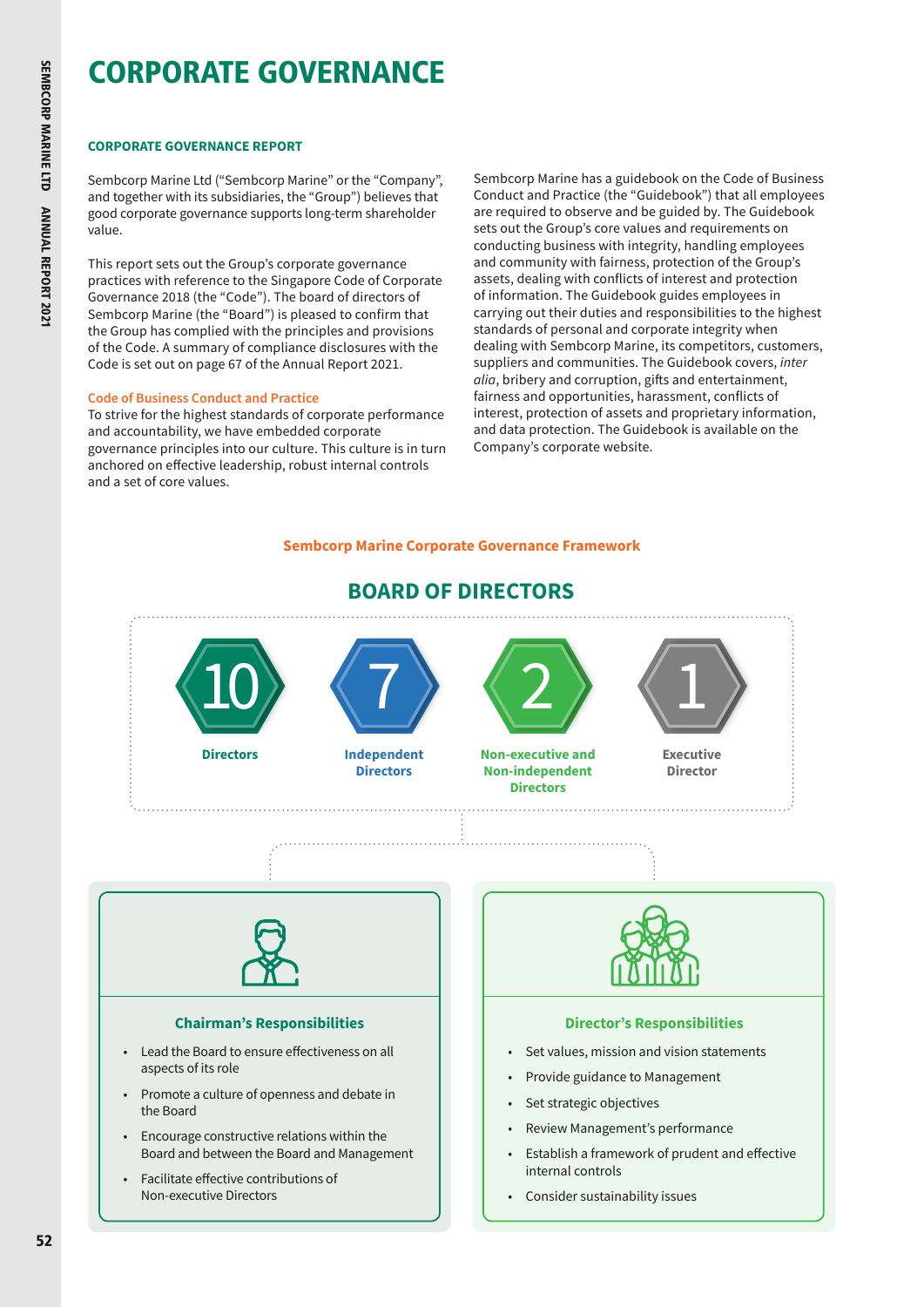Key resonsibilities under the respective terms of reference of each Board committee are as follows:

#### **EXECUTIVE COMMITTEE**

4 Independent Directors 1 Non-executive and Non-independent Director 1 Executive Director

#### **Key Responsibilities**

• Assist the Board in reviewing and approving matters as required under the Group's policies

#### **AUDIT COMMITTEE**

3 Independent Directors 1 Non-executive and Non-independent Director

#### **Key Responsibilities**

• Assist the Board in discharging its statutory and other responsibilities relating to internal controls, financial and accounting matters, and business and financial risk management

#### **BOARD RISK COMMITTEE**

4 Independent Directors

#### **Key Responsibilities**

- Assist the Board in ensuring that Management maintain a sound system of risk management and internal controls to safeguard shareholders' interests as well as the Group's assets
- Determine the nature and extent of the significant risks that the Board is willing to take in achieving its strategic objectives

#### **NOMINATING COMMITTEE**

2 Independent Directors 1 Non-executive and Non-independent Director

#### **Key Responsibilities**

- Assist the Board in evaluating the performance of the Board, its committees and directors
- Review the profile and independence of directors
- Make recommendations on directors' appointments, re-nominations and retirements

#### **EXECUTIVE RESOURCE & COMPENSATION COMMITTEE**

3 Independent Directors 1 Non-executive and Non-independent Director

#### **Key Responsibilities**

- Assist the Board in overseeing the remuneration of the Board and senior management
- Set appropriate remuneration framework and policies (including long-term incentive schemes) to deliver annual and long-term performance of the Group

#### **SPECIAL COMMITTEE**

2 Independent Directors 2 Non-executive and Non-independent Directors

#### **Key Responsibilities**

• Assist the Board in conducting internal investigations into allegations of improper payments in Brazil and deal with issues arising from the matter

#### **BOARD MATTERS**

### **The Board's Conduct of Affairs**

#### **Principle 1**

**The company is headed by an effective Board which is collectively responsible and works with Management for the long-term success of the company.**

The Board aims to create value for shareholders and ensure the Group's long-term success by focusing on the right business strategies, managing risks and building a strong management team, with proper succession planning and the right compensation framework. It also aims to align the interests of the Board and Management with those of shareholders and balance the interests of all stakeholders.

The Board sets the tone for the Group on ethics and values. The Group has put in place a set of well-defined policies and procedures to enhance corporate performance and accountability.

#### **Role and Responsibilities of the Board**

The Board's primary function is to protect the Group's assets and oversee its business affairs. The Board is accountable to shareholders for the Group's long-term financial performance. It reviews and approves policies, annual budgets, major funding, investments and divestments, risk tolerance levels, and sustainability and material issues. The Board also approves the appointment of directors and decides the

composition of Board committees and remuneration for the Board and senior management.

The Group has established financial authorisation and approval limits for operating and capital expenditures, procurement of goods and services, and acquisition and divestment of investments. The Board approves transactions exceeding certain threshold limits, while delegating authority for transactions below those limits to the Executive Committee and the President & CEO to optimise operational efficiency.

#### **Role and Responsibilities of Directors**

Directors are fiduciaries of the Company and hold Management accountable for performance. All directors are expected to act objectively at all times in the interests of the Company.

The Company's Constitution provides that a director shall not vote in respect of a proposal in which he has any personal material interests, directly or indirectly. Such a director shall also not be counted in the quorum at a meeting in relation to any resolution on which he is required to abstain from voting. When facing a conflict of interest, directors are required to recuse themselves from discussions and decisions involving the issues of conflict.

The Board has established a policy on directors' training and development to ensure directors understand, meet and maintain appropriate competency requirements to perform and discharge their duties and responsibilities effectively.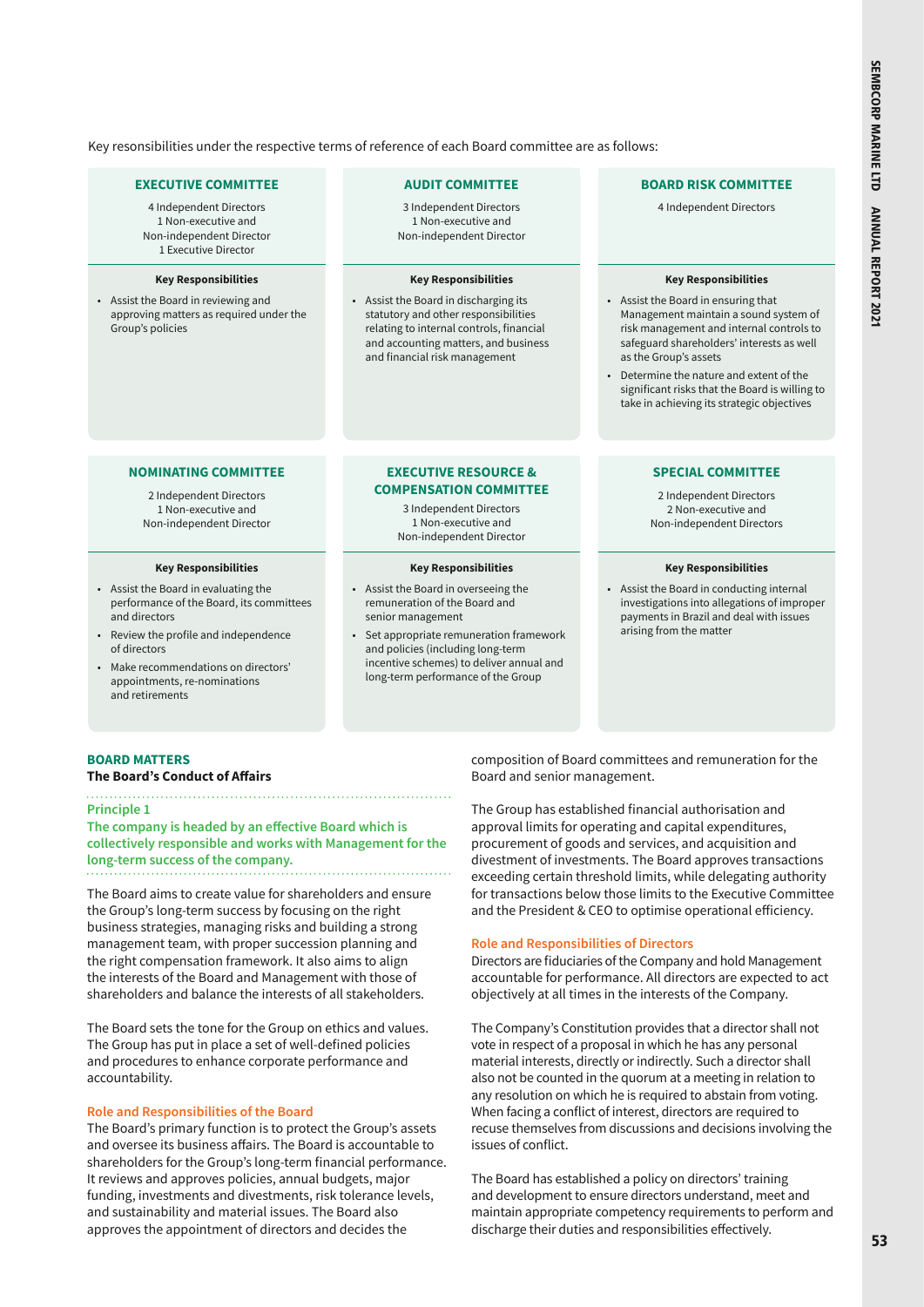A comprehensive induction programme (including yard visits) is provided to all newly-appointed directors. They are briefed on the Group's business activities, financial performance, governance policies and practices, enterprise risk management, regulatory regime and their duties as directors. This induction programme allows new directors to get acquainted with senior management, thereby facilitating Board interaction and independent access to senior management. A new director who has no prior experience as a director of a company listed on the Singapore Exchange Limited is required to undergo training in the roles and responsibilities of a director of a listed company conducted by the Singapore Institute of Directors, or a reputable institution.

The Board values ongoing professional development of directors. Each director (i) performs an annual self-assessment, (ii) identifies his training needs and (iii) undertakes any training in order to achieve the competency required. The Company bears all training costs.

During the financial year, directors attended various training such as e-learning modules, web seminars and briefings conducted internally or externally.

# **Board Committees**

The Board has established the following committees to assist it in discharging its stewardship and fiduciary obligations:

- (a) Executive Committee ("EC")
- (b) Audit Committee ("AC")
- (c) Board Risk Committee ("BCR")
- (d) Executive Resource & Compensation Committee ("ERCC")
- (e) Nominating Committee ("NC")
- (f) Special Committee ("SC")

These Board committees have clearly defined terms of reference which set out their compositions, authorities and duties (including reporting back to the Board). The terms of reference are reviewed by the Board on a regular basis. Board's approval is required for any change in the terms of reference.

The current composition of the Board and its committees is set out as follows:

| <b>Board</b>                                                                                                                                           | <b>Executive</b><br><b>Committee</b>                                                                                                        | <b>Audit</b><br><b>Committee</b>                                                                                                      | <b>Board Risk</b><br><b>Committee</b> | <b>Nominating</b><br><b>Committee</b>                                                                                                 | <b>Executive</b><br><b>Resource &amp;</b><br><b>Compensation</b><br><b>Committee</b>                                                    | <b>Special</b><br><b>Committee</b>                                                                                                  |
|--------------------------------------------------------------------------------------------------------------------------------------------------------|---------------------------------------------------------------------------------------------------------------------------------------------|---------------------------------------------------------------------------------------------------------------------------------------|---------------------------------------|---------------------------------------------------------------------------------------------------------------------------------------|-----------------------------------------------------------------------------------------------------------------------------------------|-------------------------------------------------------------------------------------------------------------------------------------|
| Tan Sri Mohd Hassan Marican<br>(Chairman)                                                                                                              | Chairman                                                                                                                                    |                                                                                                                                       |                                       | Member                                                                                                                                | Member                                                                                                                                  | Member                                                                                                                              |
| Yap Chee Keong<br>(Deputy Chairman)                                                                                                                    | Member                                                                                                                                      |                                                                                                                                       |                                       |                                                                                                                                       |                                                                                                                                         |                                                                                                                                     |
| Wong Weng Sun<br>(President & CEO)                                                                                                                     | Member                                                                                                                                      |                                                                                                                                       |                                       |                                                                                                                                       |                                                                                                                                         |                                                                                                                                     |
| Eric Ang Teik Lim<br>(Lead Independent Director)                                                                                                       |                                                                                                                                             |                                                                                                                                       | Member                                | Chairman                                                                                                                              | Chairman                                                                                                                                |                                                                                                                                     |
| Bob Tan Beng Hai                                                                                                                                       | Member                                                                                                                                      |                                                                                                                                       | Chairman                              |                                                                                                                                       |                                                                                                                                         | Chairman                                                                                                                            |
| Gina Lee-Wan                                                                                                                                           |                                                                                                                                             |                                                                                                                                       | Member                                |                                                                                                                                       |                                                                                                                                         | Member                                                                                                                              |
| William Tan Seng Koon                                                                                                                                  | Member                                                                                                                                      | Member                                                                                                                                |                                       |                                                                                                                                       | Member                                                                                                                                  |                                                                                                                                     |
| Patrick Daniel                                                                                                                                         | Member                                                                                                                                      | Member                                                                                                                                |                                       | Member                                                                                                                                | Member                                                                                                                                  |                                                                                                                                     |
| Tan Wah Yeow                                                                                                                                           |                                                                                                                                             | Chairman                                                                                                                              | Member                                |                                                                                                                                       |                                                                                                                                         |                                                                                                                                     |
| Koh Chiap Khiong                                                                                                                                       |                                                                                                                                             | Member                                                                                                                                |                                       |                                                                                                                                       |                                                                                                                                         | Member                                                                                                                              |
| 7 out of 10 are independent<br>directors<br>2 (including Chairman) are<br>non-independent and<br>non-executive directors<br>1 is an executive director | 4 out of 6 are<br>independent<br>directors<br>$1$ is a<br>non-independent<br>and non-executive<br>director<br>1 is an executive<br>director | 3 out of 4<br>(including<br>Chairman) are<br>independent<br>directors<br>$1$ is a<br>non-independent<br>and non-executive<br>director | All are<br>independent<br>directors   | 2 out of 3<br>(including<br>Chairman) are<br>independent<br>directors<br>$1$ is a<br>non-independent<br>and non-executive<br>director | $3$ out of 4<br>(including<br>Chairman) are<br>independent<br>directors<br>$1$ is a<br>non-independent<br>and non-executive<br>director | 2 out of 4<br>(including<br>Chairman) are<br>independent<br>directors<br>2 are<br>non-independent<br>and non-executive<br>directors |

The profile of each director is set out on pages 38 to 42 of the Annual Report 2021.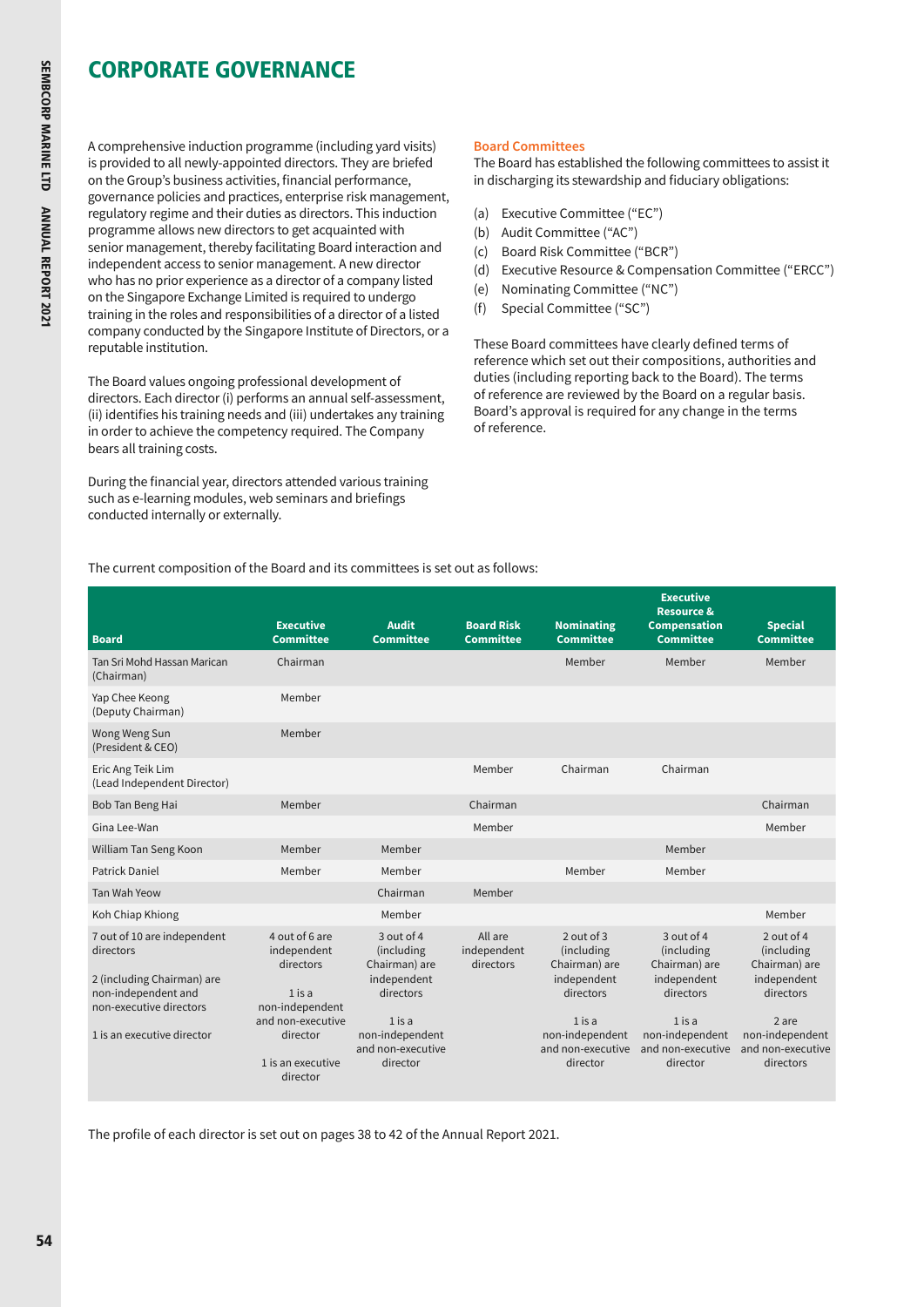The AC, BRC, NC and ERCC have been constituted in accordance with the Listing Manual of the Singapore Exchange Securities Trading Limited ("SGX-ST") and the Code.

The EC reviews and approves matters as required under the Group's policies. The key responsibilities of the EC include the following:

- (a) Reviewing and making recommendations on matters requiring the Board's approval, such as major projects tendered, progress of major projects, yard development, marketing, cybersecurity, tax issues, treasury shares and share buybacks
- (b) Approving certain matters specifically delegated by the Board, such as investments, capital expenditure and expenses exceeding the limits that can be authorised by the President & CEO

The Special Committee was constituted to conduct internal investigations into allegations of improper payments in Brazil and to deal with issues arising from the matter.

Details of the AC, BRC, NC and ERCC are set out in other sections of this report.

# **Board Practices**

The schedules of all Board meetings, Board committee meetings and the annual general meeting ("AGM") are planned one year in advance in consultation with the directors. The Board meets at least four times a year at regular intervals. Besides the scheduled meetings, the Board meets on an ad-hoc basis as warranted by particular circumstances. Except in years 2020 and 2021, the Board has been holding an annual strategy meeting in person to interact with senior and middle management. In this meeting, the Board is briefed on developments in the markets in which the Group operates, is updated on trends, and has in-depth discussions on the Group's strategic direction.

A record of the directors' attendance at Board and Board committee meetings in 2021 is disclosed below. Directors who are unable to attend a Board or committee meeting in person can attend the meeting via telephone or video conference, as permitted by the Company's Constitution.

|                             | <b>Board</b><br><b>Meeting</b>        | <b>Executive</b><br><b>Committee</b><br><b>Meeting</b> | <b>Audit</b><br><b>Committee</b><br><b>Meeting</b> | <b>Board Risk</b><br><b>Committee</b><br><b>Meeting</b> | Nominating<br><b>Committee</b><br><b>Meeting</b> | <b>Executive</b><br><b>Resource &amp;</b><br><b>Compensation</b><br><b>Committee</b><br><b>Meeting</b> | <b>Special</b><br><b>Committee</b><br><b>Meeting</b> |
|-----------------------------|---------------------------------------|--------------------------------------------------------|----------------------------------------------------|---------------------------------------------------------|--------------------------------------------------|--------------------------------------------------------------------------------------------------------|------------------------------------------------------|
|                             | No. of<br><b>Meetings</b><br>held: 14 | No. of<br><b>Meetings</b><br>held: 9                   | No. of<br><b>Meetings</b><br>held: 4               | No. of<br><b>Meetings</b><br>held: 4                    | No. of<br><b>Meetings</b><br>held: 3             | No. of<br><b>Meetings</b><br>held: 3                                                                   | No. of<br><b>Meetings</b><br>held: 2                 |
| <b>Director</b>             | <b>Attended</b>                       | <b>Attended</b>                                        | <b>Attended</b>                                    | <b>Attended</b>                                         | <b>Attended</b>                                  | <b>Attended</b>                                                                                        | <b>Attended</b>                                      |
| Tan Sri Mohd Hassan Marican | 13/14                                 | 9/9                                                    | $\blacksquare$                                     |                                                         | 3/3                                              | 3/3                                                                                                    | 2/2                                                  |
| Yap Chee Keong <sup>1</sup> | $\overline{\phantom{a}}$              | $\overline{\phantom{a}}$                               | $\overline{\phantom{a}}$                           | $\overline{\phantom{a}}$                                | $\overline{\phantom{a}}$                         | $\overline{\phantom{a}}$                                                                               |                                                      |
| Wong Weng Sun               | 14/14                                 | 9/9                                                    | $\overline{\phantom{a}}$                           | $\overline{\phantom{a}}$                                | $\overline{\phantom{a}}$                         | $\overline{\phantom{a}}$                                                                               |                                                      |
| Eric Ang Teik Lim           | 14/14                                 | $\overline{\phantom{a}}$                               |                                                    | 4/4                                                     | 3/3                                              | 3/3                                                                                                    | $\overline{\phantom{a}}$                             |
| Bob Tan Beng Hai            | 14/14                                 | 9/9                                                    | $\overline{\phantom{a}}$                           | 4/4                                                     | $\overline{\phantom{a}}$                         | $\overline{\phantom{a}}$                                                                               | 2/2                                                  |
| Gina Lee-Wan                | 13/14                                 | $\overline{\phantom{a}}$                               | $\overline{\phantom{a}}$                           | 4/4                                                     |                                                  | $\overline{a}$                                                                                         | 2/2                                                  |
| William Tan Seng Koon       | 14/14                                 | 9/9                                                    | 4/4                                                | $\overline{\phantom{a}}$                                |                                                  | 3/3                                                                                                    | $\overline{\phantom{a}}$                             |
| Patrick Daniel <sup>2</sup> | 14/14                                 | $\overline{\phantom{a}}$                               | 4/4                                                | $\overline{\phantom{a}}$                                | 3/3                                              | 3/3                                                                                                    |                                                      |
| Tan Wah Yeow                | 14/14                                 | $\overline{\phantom{a}}$                               | 4/4                                                | 4/4                                                     | $\sim$                                           | $\overline{\phantom{a}}$                                                                               | $\sim$                                               |
| Koh Chiap Khiong            | 14/14                                 |                                                        | 4/4                                                | $\overline{\phantom{a}}$                                |                                                  | ٠                                                                                                      | 2/2                                                  |

*Notes:*

*(1) Mr Yap Chee Keong was appointed a director and a member of the EC on 8 December 2021, after the last Board meeting and EC meeting held in 2021.* 

*(2) Mr Patrick Daniel was appointed a member of the EC on 1 December 2021, after the last EC meeting held in 2021.*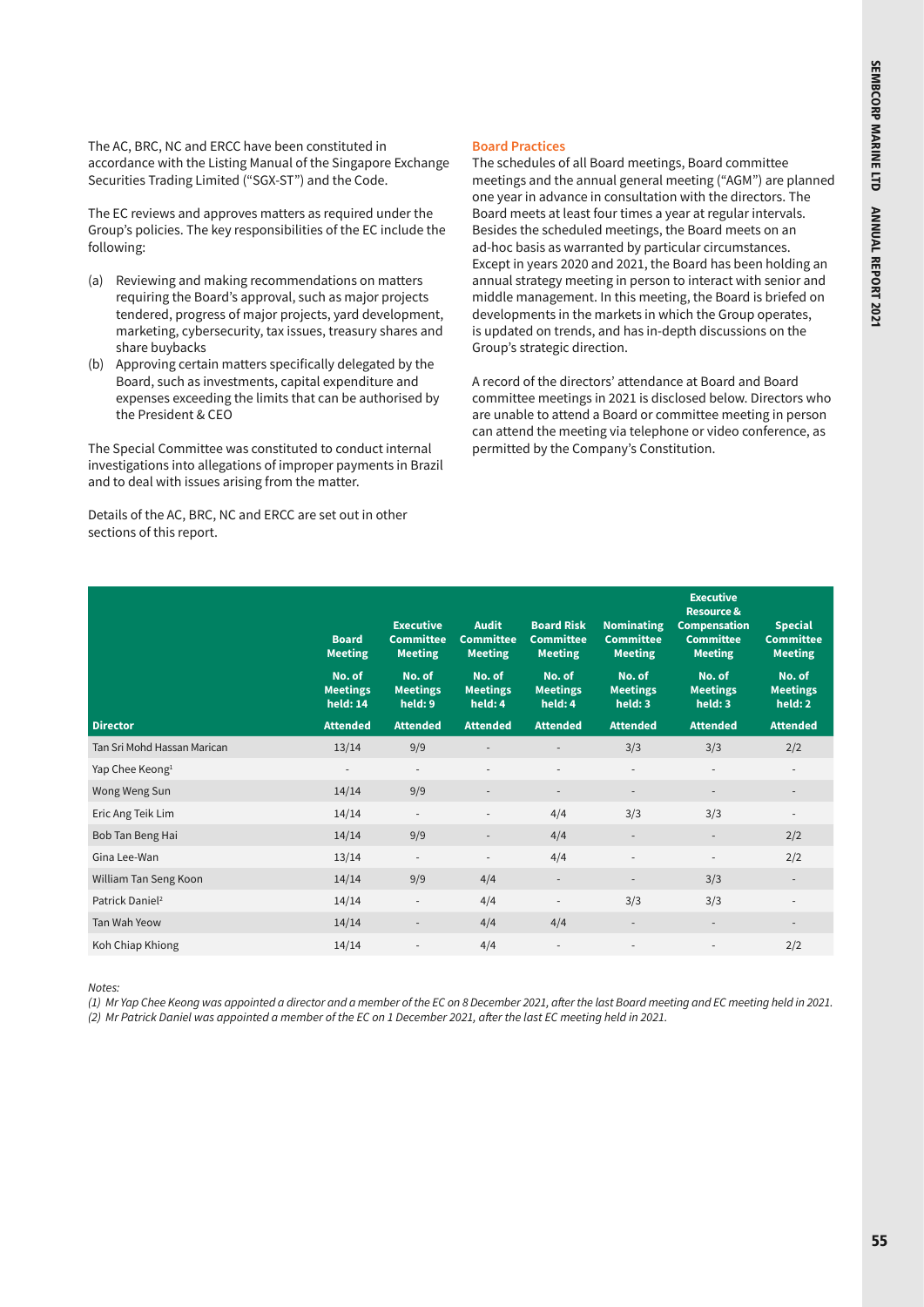The Board has adopted guidelines for addressing competing time commitments when directors serve on multiple boards and have other principal commitments. The Company has determined that the maximum number of directorships in listed companies to be held by a director be fixed at four to ensure that a director has sufficient time and attention for the Company's affairs. For the year 2021, all directors met the guidelines set by the Company on the number of directorships held in listed companies. The Board is satisfied that each director has committed sufficient time to the Company and has contributed meaningfully to the Group.

All directors have access to complete and adequate information and resources. Directors are provided with electronic tablets to enable them to access Board and Board committee papers three days prior to and during meetings. Management has provided the Board with monthly management reports on the Group's operational and financial performance. In addition, directors receive analysts' reports, industry market updates, major projects tendered, progress updates on major projects, yard development updates and summaries of decisions made by Board committees on a quarterly basis.

The Board has separate and independent access to the President & CEO, members of senior management and the Company Secretaries at all times. Management is present at Board meetings to address directors' queries or to provide further insights into matters concerned.

The Company Secretaries attend all Board and Board committee meetings. They are responsible for ensuring that meeting procedures are followed and applicable rules and regulations complied with. The Company Secretaries assist the Board in implementing and strengthening corporate governance policies and practices.

The appointment and removal of Company Secretaries are subject to the Board's approval.

When directors, either individually or as a group, require advice from independent professionals in the furtherance of their duties, the Company Secretaries appoint, upon approval by the Board, professional advisors to render such services. The Company bears the cost of such services.

### **BOARD COMPOSITION AND GUIDANCE**

#### **Principle 2**

**The Board has an appropriate level of independence and diversity of thought and background in its composition to enable it to make decisions in the best interests of the Company.**

The Board adopts the Code's guidelines when reviewing the directors' independence.

The Board currently comprises 10 directors, seven of whom are independent directors, two are non-executive and nonindependent directors, and one is an executive director. More than half of the Board members are independent (seven out of 10, or 70%).

The Company has implemented a board diversity policy. The Company recognises and embraces the benefits of having a diverse Board. The benefits include adopting a broad strategic perspective, enhancing decision-making and ensuring effective governance. The Board is made up of members from

diverse backgrounds (gender, ethnicity and nationality) and expertise (including but not limited to the core competencies of accounting, finance, business management experience and industry knowledge). While striving for diversity, all Board appointments are made on merit, taking into account the skills, experience, independence and knowledge needed for the Board as a whole to be effective. The composition of the Board meets the diversity targets adopted by the Company.

The NC reviews the size and composition of the Board from time to time and seeks to ensure that (i) the size of the Board is conducive for effective discussion and decision-making, and (ii) the Board has the requisite number of independent directors, with a broad range of experience and deep industry knowledge, and taking into account age, gender and other factors.

On 8 December 2021, the Board appointed Mr Yap Chee Keong as an additional independent director of the Company. He is the Deputy Chairman of Sembcorp Marine Board and a member of the EC.

As part of the Board renewal process, Mr Eric Ang Teik Lim who has served the Board since 30 April 2013 will step down as the director of the Company and relinquish all his board appointments (including the role of the lead independent director ("LID")) after the conclusion of the upcoming AGM on 20 April 2022. The Board would like to record its appreciation to Mr Ang for his invaluable contributions to the Group.

The tenure of the directors reflects a good balance between continuity and fresh perspectives. The Board's size and composition are appropriate given the size and geographic footprint of the Group's operations.

The Board sets aside time to meet at least once annually without the presence of Management. In 2021, the Board held 5 such meetings.

### **CHAIRMAN AND CHIEF EXECUTIVE OFFICER**

# **Principle 3**

**There is a clear division of responsibilities between the leadership of the Board and Management, and no one individual has unfettered powers of decision-making.**

The Chairman of the Board of Sembcorp Marine is Tan Sri Mohd Hassan Marican, and the President & CEO is Mr Wong Weng Sun. They are not related.

The Chairman of the Board is a non-executive appointment and is separate from the office of the President & CEO. The Chairman leads the Board and is responsible for ensuring the Board's effectiveness and its governance processes, while the President & CEO is responsible for following through the Board's direction and managing the day-to-day operations.

The Chairman provides leadership and facilitates the Board's effectiveness in all aspects of its roles, both inside and outside the boardroom. This includes setting the agendas for Board meetings and ensuring sufficient time is allocated for thorough discussion of each agenda item.

As the Chairman of the Board, Tan Sri Hassan has promoted an open environment for debate and ensured that the independent directors are able to speak freely and contribute effectively. He has closely monitored the translation of the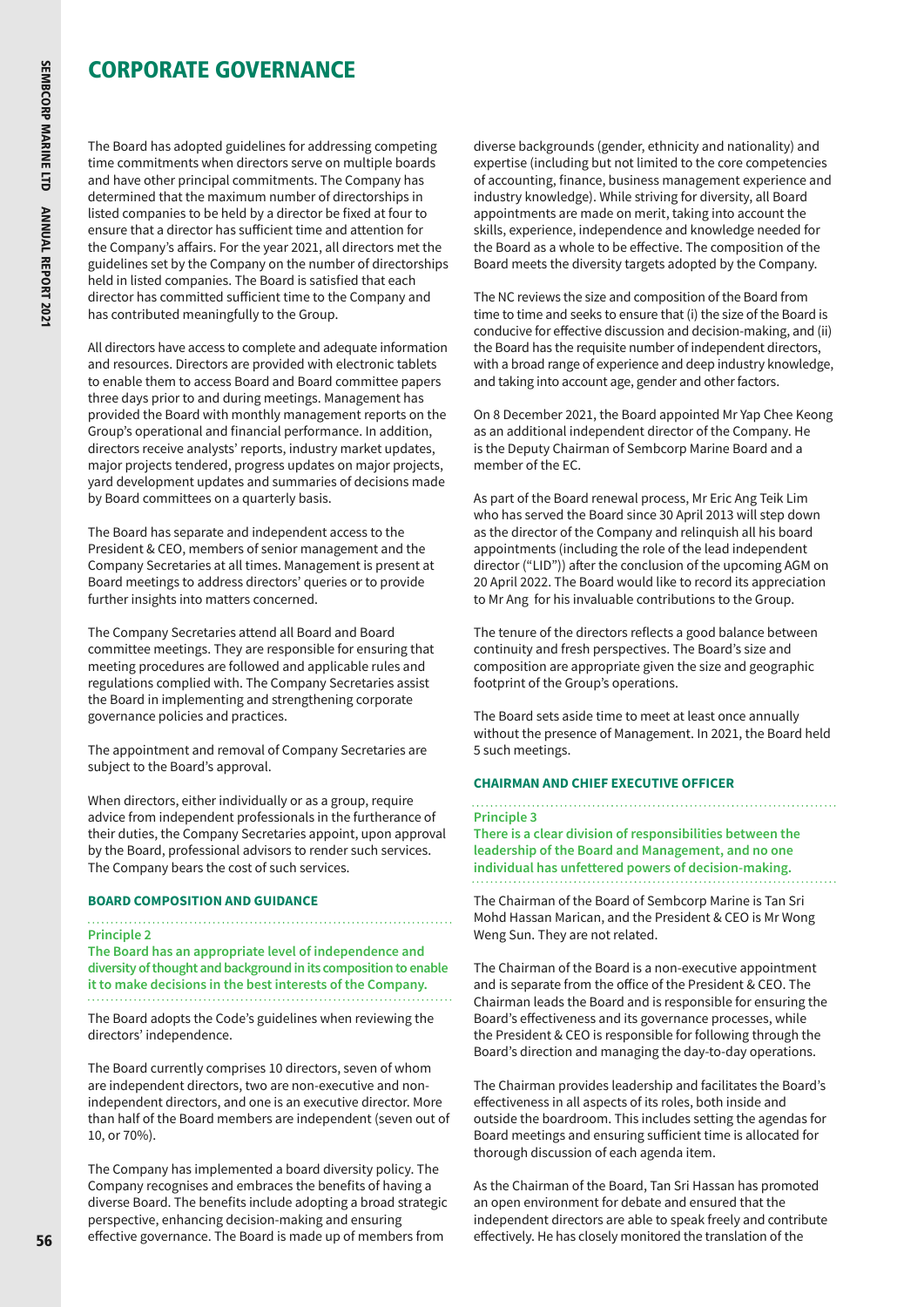Board's decisions and directions into executive action. He has exercised control over the quality and quantity of information between the Board and Management. In addition, he has provided support, close oversight, guidance, advice and leadership to the President & CEO, Mr Wong, while respecting his executive responsibility.

The Chairman also plays a pivotal role in fostering constructive dialogue between shareholders, the Board and senior management.

The President & CEO, Mr Wong, heads the Senior Management Committee ("SMC") and manages the Group's operations in accordance with its policies. He provides oversight, guidance, advice and leadership to senior management on executing the Board's decisions. The SMC meets regularly to discuss major operational issues.

The Chairman, Tan Sri Hassan, was re-designated from an independent director to a non-independent and nonexecutive director on 22 February 2021, after 9 years of service on the Board. Tan Sri Hassan, who is a veteran in the oil and gas industry, has continued to serve as the Board Chairman to provide continuity and strong leadership which is vital in this dynamic environment. His extensive insights and guidance are needed to lead the Group into the next phase of transformation and growth.

Mr Eric Ang Teik Lim was appointed as the LID in 2021, upon the Chairman's re-designation to ensure that there is an independent counter-balance to the Chairman. The LID provides an important point of contact for shareholders to raise issues and concerns, especially in situations where the Chairman is conflicted or where the normal channels of communications with the Chairman or Management are inappropriate or inadequate. The Board will appoint a new LID in place of Mr Ang who will step down as a director of the Company at the conclusion of the upcoming AGM. An announcement will be made at the appropriate time regarding the appointment of the new LID.

#### **BOARD MEMBERSHIP**

#### **Principle 4**

**The Board has a formal and transparent process for the appointment and re-appointment of directors, taking into account the need for progressive renewal of the Board.**

The Board has established the NC whose key responsibilities are to:

- Review the composition of the Board and its committees
- Identify, review and recommend Board appointments for the Board's approval, taking into account the experience, expertise, knowledge, skills and diversity of the candidates and the needs of the Board
- Review and recommend to the Board the re-appointment, re-election and retirement (if necessary) of directors, having regard for their performance, commitment and ability to contribute to the Board as well as their skill sets
- Review the Board's succession plans for directors, in particular, the Chairman, the President & CEO and key management personnel
- Make recommendations for the Board's approval the objective performance criteria and process for the evaluation of the effectiveness of the Board as a whole and of each Board committee separately, as well as the

contribution by the Chairman and each individual director to the Board

- Conduct a performance evaluation of the Board, its committees and directors on an annual basis
- Conduct an annual assessment of whether each director has sufficient time to discharge his responsibilities, taking into consideration his multiple board representations and other principal commitments
- Determine the independence of proposed and existing directors, and assess if each proposed and/or existing director is a fit and proper person and is qualified for the office of director
- Review and recommend training and professional development programmes for the Board and directors

The NC comprises the following members, two of whom (including the NC Chairman) are independent directors and all are non-executive directors:

- Mr Eric Ang Teik Lim (Chairman)
- Tan Sri Mohd Hassan Marican
- Mr Patrick Daniel

The Board has put in place a process for the selection and appointment of directors. The process is led by the NC, which recognises that an effective and cohesive board requires the right balance of industry knowledge, experience, core competencies, skills and professional qualifications, as well as diversity.

#### **Rotation and Re-election of Directors**

The NC reviews and recommends to the Board the reappointment and re-election of directors at the AGM.

One-third of directors who are longest-serving are required to retire from office every year at the AGM. All directors (including the President & CEO) are required to submit themselves for re-nomination and re-appointment at least once every three years.

Mr Wong Weng Sun, Mrs Gina Lee-Wan, Mr Patrick Daniel and Mr Tan Wah Yeow will be retiring by rotation pursuant to Article 94 of the Company's Constitution and/or Rule 720(5) of the Listing Manual of SGX-ST ("Listing Manual") at the AGM to be held on 20 April 2022. All of them, being eligible, have offered themselves for re-election at the AGM. Additional information about them is set out on pages 202 to 209 of the Annual Report 2021.

Pursuant to the Company's Constitution, all newly appointed directors are required to submit themselves for re-appointment at the upcoming AGM immediately following their appointments. Thereafter, they are subject to retirement by rotation in accordance with the Company's Constitution.

Mr Yap Chee Keong, a director appointed on 8 December 2021, will cease to hold office pursuant to Article 100 of the Company's Constitution and, being eligible, has offered himself for re-appointment at the upcoming AGM. Additional information about him is set out on pages 202 to 209 of the Annual Report 2021.

Where a director is required to retire from office, the NC reviews the composition of the Board and decides whether to recommend that director for re-election, taking into account factors such as the director's competencies, attendance, participation, commitments, performance, contributions and competing time commitments.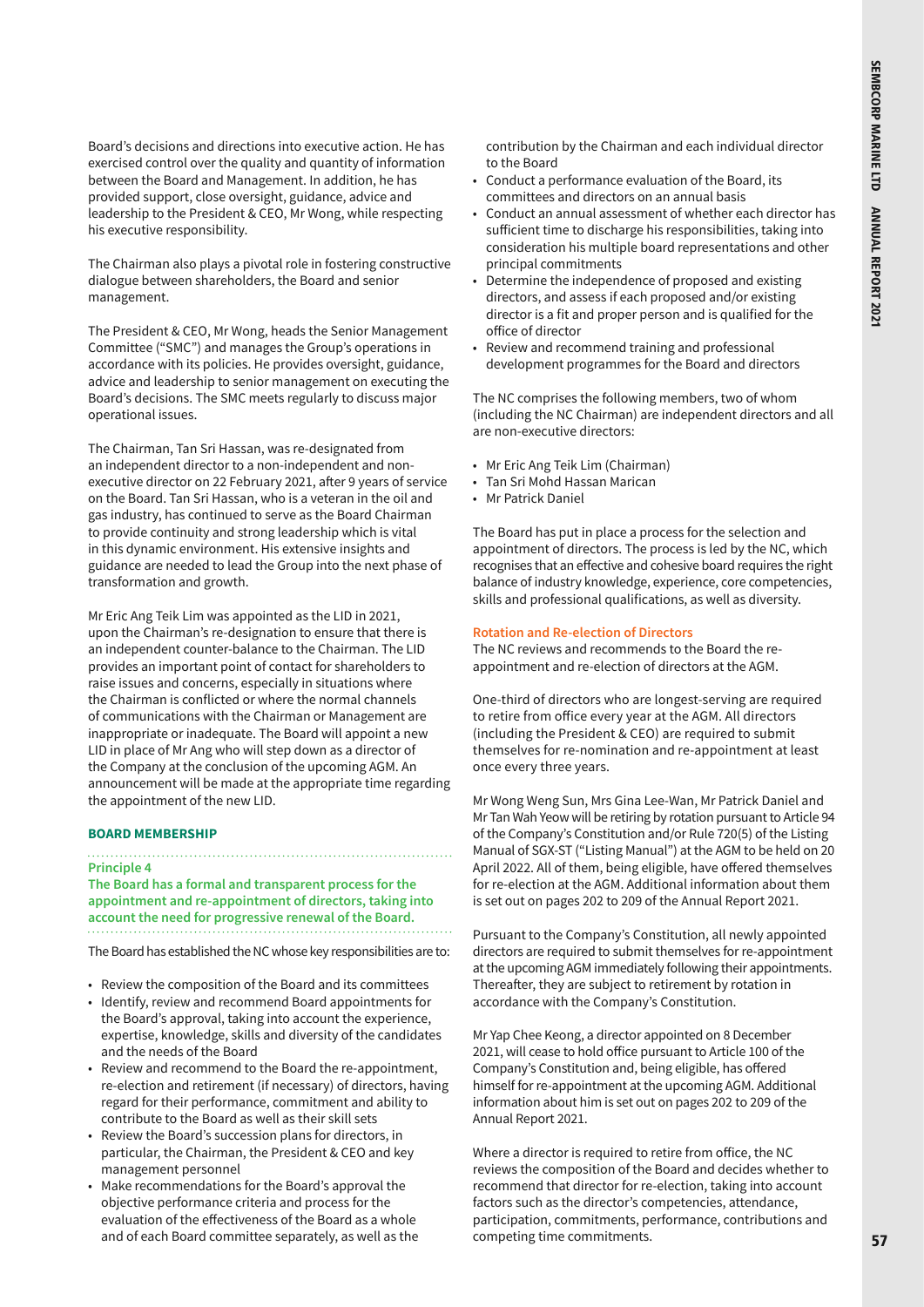#### **New Appointments**

When the need for a new director arises, the NC reviews the range of expertise, skills and attributes of the Board and its composition. The NC identifies and shortlists a few candidates with appropriate profiles for nomination. The NC conducts an assessment to:

- (i) Review the candidates (including their qualifications, attributes, capabilities, skills, age, past experience); and
- (ii) Ascertain that the candidates are independent from any substantial shareholders of the Group and/or from Management and business relationships with the Group.

The Board considers the NC's recommendations before appointing a candidate as a director of the Company in accordance with the Company's Constitution. Upon appointment, the NC also reviews and recommends to the Board the new director's appointment to the appropriate Board committee(s) after matching the director's skill set to the needs of each Board committee and taking into consideration an equitable distribution of responsibilities among Board members.

The NC reviews annually, and as and when circumstances require, if a director is independent based on the Code and any other salient factors.

None of the current independent directors are or have been employed by the Company or any of its related corporations for the current or any past three financial years. None of them have an immediate family member who is employed or has been employed by the Company or any of its related corporations for the past three financial years, and whose remuneration is determined by the ERCC.

The NC ensures that new directors are aware of their duties and obligations. The Company has adopted a directors' training and development policy whereby directors will be trained and informed of their duties and obligations.

Each director is expected to allocate sufficient time and commitment to the Company so as to diligently carry out his duties. The Company has adopted a policy to address directors' competing time commitments when they serve on multiple boards and have other principal commitments. The NC conducts a review of the time commitment of each director once annually. Each director in general cannot hold more than four directorships in listed companies. Information on each director's other listed company directorships and principal commitments is disclosed on pages 38 to 42 of the Annual Report 2021.

The Board does not encourage the appointment of alternate directors. No alternate director is currently appointed to the Board.

### **BOARD PERFORMANCE**

#### **Principle 5**

**The Board undertakes a formal annual assessment of its effectiveness as a whole, and that of each of its board committees and individual directors.**

The NC assesses at least once annually whether the Board and its committees are performing effectively so as to identify steps for improvement. The Board believes that active participation and valuable contributions are essential to the overall effectiveness of the Board.

The NC has reviewed the performance of each individual director based on factors such as the director's attendance, preparedness, participation, industry and business knowledge, and contributions at Board meetings. The Chairman acts on the results of the performance evaluation. He proposes, where appropriate, new members to be appointed to the Board or seeks the resignation of directors.

The NC uses an evaluation questionnaire to analyse the performance of the Board and Board committees. The results of the questionnaire are vital to helping the Board and Board committees improve and perform to their maximum capability.

For the 2021 Board evaluation, each director submitted a set of completed questionnaires directly to the Company Secretaries who collated the responses and produced a summary report for the NC. The NC analysed the report and submitted its findings to the Board.

Every director participated and gave feedback on a range of issues, including:

- Board's size, composition and processes
- Information access and quality of information provided to the Board
- Strategy formulation and implementation
- Innovation and transformation
- Monitoring of Group performance
- Key management personnel's performance evaluation, compensation and succession planning
- Stakeholder management
- Risk and crisis management
- Effectiveness of committees

The Board has discussed the findings of the evaluation and will implement changes in response to the feedback given by the directors. Based on the assessment for 2021, the Board and Board committees were effective as a whole.

# **REMUNERATION MATTERS**

#### **Procedures for Developing Remuneration Policies**

#### **Principle 6**

**The Board has a formal and transparent procedure for developing policies on director and executive remuneration, and for fixing the remuneration packages of individual directors and key management personnel. No director is involved in deciding his or her own remuneration.**

The Board has established the ERCC whose key responsibilities are to:

- Oversee the governance of the Group's remuneration policy (including share plans and other long-term incentive plans)
- Oversee the remuneration of senior executives, such as reviewing and recommending the remuneration of the President & CEO for Board's approval
- Oversee human capital plans to deepen core competencies, and the strength and leadership capabilities of senior management
- Recommend the grant of incentives and annual variable bonus pool to the Board for approval
- Review the remuneration of non-executive directors and make recommendations to the Board to table at the AGM for shareholders' approval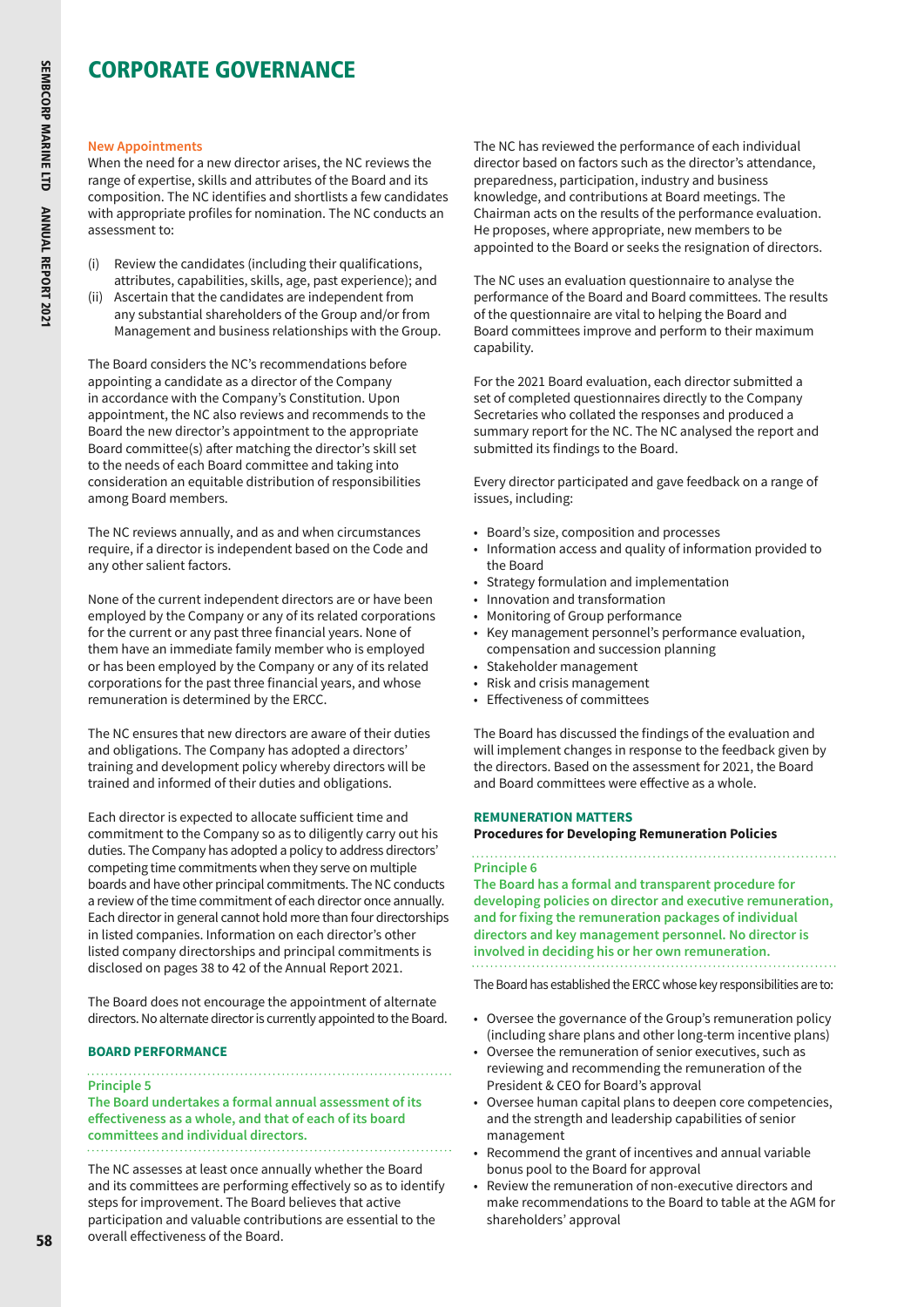The ERCC comprises the following members, three of whom (including the ERCC Chairman) are independent directors and all are non-executive directors:

- Mr Eric Ang Teik Lim (Chairman)
- Tan Sri Mohd Hassan Marican
- Mr William Tan Seng Koon
- Mr Patrick Daniel

The ERCC considers all aspects of remuneration, including termination terms. It ensures that the terms are fair and reasonable, and termination clauses are not overly generous.

On an annual basis, a comprehensive talent management programme and succession plans are presented to the ERCC for review. The ERCC reviews the succession plans for key and critical positions to align the business goals and the Group's human capital needs. This enables the Company to identify the talent pool and allows focus and devotion of time and resources to leverage the full value and potential of the identified successors.

The Company has engaged Mercer (Singapore) Pte Ltd ("Mercer") to advise the ERCC on remuneration of directors and senior executives. Mercer is an independent external consultancy firm. There is no relationship between the Group and Mercer that has affected the independence and objectivity of Mercer.

The President & CEO is not present during discussions relating to his own remuneration, terms and conditions of service, and the review of his performance.

No ERCC member or director is involved in the deliberations of his own remuneration, compensation or any form of benefits. The Board believes in the ability of the ERCC to exercise considered judgment in its deliberations and act in the best interests of the Company.

#### **LEVEL AND MIX OF REMUNERATION**

#### **Principle 7**

**The level and structure of remuneration of the Board and key management personnel are appropriate and proportionate to the sustained performance and value creation of the company, taking into account the strategic objectives of the company.**

The Group believes that its remuneration and reward system is aligned with the long-term interests and risk policies of the Group and that a competitive remuneration and reward system based on individual performance is important to attract, retain and incentivise the best talent.

#### **Remuneration of Non-Executive Directors**

The ERCC ensures that the remuneration of non-executive directors is appropriate to the level of contribution, taking into account factors such as effort, time spent and responsibilities.

The ERCC reviews and recommends a framework to the Board for determining the remuneration of non-executive directors, including the Chairman of the Board. The following framework is based on a scale of fees divided into basic retainer fees, attendance fees and allowances for travel and service on Board committees.

#### **Directors' Fees Framework**

| <b>Description</b>                          | <b>Board</b> | <b>Executive</b><br><b>Committee</b> | <b>Audit</b><br><b>Committee</b> | <b>Board Risk</b><br><b>Committee</b> | <b>Nominating</b><br><b>Committee</b> | <b>Executive Resource</b><br>& Compensation<br><b>Committee</b> | <b>Special</b><br><b>Committee</b> |
|---------------------------------------------|--------------|--------------------------------------|----------------------------------|---------------------------------------|---------------------------------------|-----------------------------------------------------------------|------------------------------------|
| Board Chairman (all-in) <sup>1</sup>        | S\$600,000   |                                      |                                  |                                       |                                       |                                                                 |                                    |
| Deputy Board Chairman (all-in) <sup>2</sup> | S\$500,000   |                                      |                                  |                                       |                                       |                                                                 |                                    |
| Basic Fee                                   | S\$75,000    |                                      |                                  |                                       |                                       |                                                                 |                                    |
| Board Committee Chairman's Fee              |              | S\$50,000                            | S\$50,000                        | S\$40,000                             | S\$25,000                             | S\$35,000                                                       | S\$50,000                          |
| Board Committee Member's Fee                |              | S\$30,000                            | S\$30,000                        | S\$25,000                             | S\$15,000                             | S\$20,000                                                       | S\$30,000                          |

| S\$3,000 |
|----------|
| S\$1,500 |
| S\$1,000 |
| S\$1,500 |
| S\$1,000 |
| S\$5,000 |
|          |

*Notes:*

*(1) The Chairman of the Board does not receive the basic retainer fee for directors, or any further fees or allowances for his services as chairman or member of any Board committees.*

*(2) The Deputy Chairman of the Board does not receive the basic retainer fee for directors, or any further fees or allowances for his services as chairman or member of any Board committees.*

*(3) Attendance fees for committee meetings also apply to attendance at general meetings.* 

*(4) In 2021, this fee was waived. Only one attendance fee was paid for multiple meetings on the same day.* 

*(5) This fee applies to attendance by a non-resident director who is required to travel into Singapore for meetings.*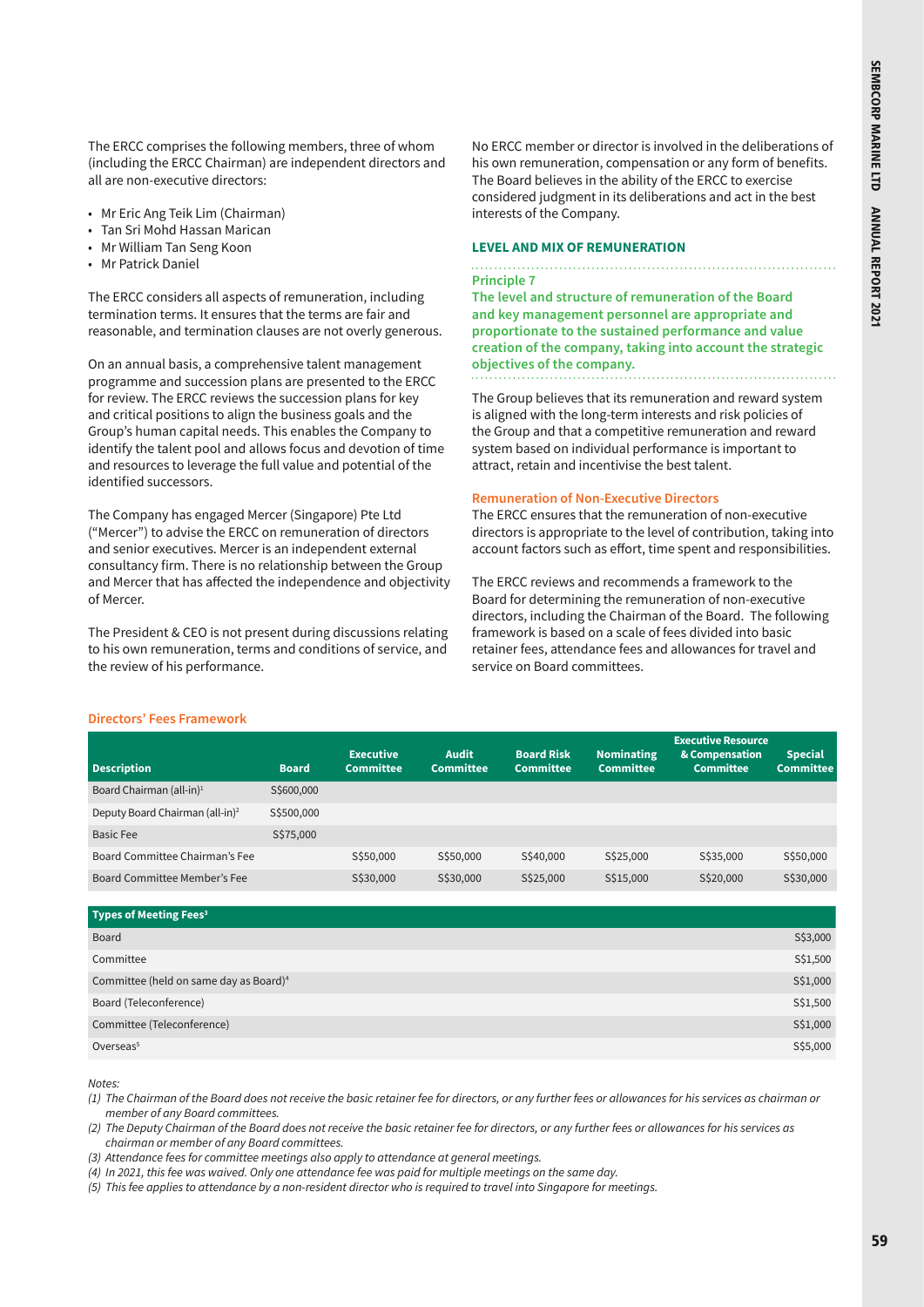In 2021, the non-executive directors continued to take a 10% reduction of their fees. In addition, only one attendance fee was paid if a director attended multiple meetings on the same day.

Save for Mr Koh Chiap Khiong, the fees payable to nonexecutive directors comprise a cash component and a share component. The ERCC has determined that up to 30% of the aggregate directors' fees approved by shareholders for a particular financial year may be paid out in the form of restricted share awards under the Sembcorp Marine Restricted Share Plan 2020 ("RSP 2020"). The balance 70% is paid in cash. A non-executive director who steps down before the delivery of the share component will receive all of his director's fee (calculated on a pro-rata basis) in cash. The payment of directors' fees (both the cash and share components) is contingent upon shareholders' approval. Directors and their associates abstain from voting on any resolution(s) relating to their remuneration.

The director's fee due to Mr Koh, who holds executive position in Sembcorp Industries Ltd ("SCI") is paid wholly in cash to SCI.

Under the RSP 2020, share awards granted to directors as part of directors' fees typically consist of the grant of fully paid shares outright with no performance and vesting conditions attached, but with a selling moratorium. Non-executive directors are required to hold shares in the Company (including shares obtained by other means) worth at least the value of the basic retainer fee (currently S\$75,000). Any excess may be disposed of as desired. A non-executive director may only dispose of all of his shares one year after leaving the Board.

The actual number of shares to be awarded to each nonexecutive director holding office at the time of the payment is intended to be determined by reference to the volumeweighted average price of a share on the SGX-ST over the 14 trading days from (and including) the day on which the shares are first quoted ex-dividend after the AGM (or, if no final dividend is proposed at the AGM or the resolution to approve such final dividend is not approved at the AGM, over the 14 trading days immediately following the date of the AGM). The number of shares to be awarded is rounded down to the nearest hundred and any residual balance will be settled in cash. The share component of the directors' fees for the financial year ended 31 December 2021 ("FY2021") is intended to be delivered after the 2022 AGM has been held.

At the last AGM held on 23 April 2021, the shareholders of the Company approved the payment of directors' fees of up to S\$1,800,000 for FY2021. The total directors' fees for FY2021 amounted to S\$1,799,625.

For the financial year ending 31 December 2022 ("FY2022"), the Company will be seeking shareholders' approval at the forthcoming 2022 AGM for payment of directors' fees of up to S\$2,250,000. Shareholders' approval is being sought for a higher amount of directors' fees for FY2022 mainly because of the inclusion of an all-in fee for the Deputy Chairman of the Board who was appointed in December 2021. Subject to shareholders' approval, the cash component of the directors' fees for FY2022 is intended to be paid half-yearly in arrears. The share component of the directors' fees for FY2022 is to be delivered after the 2023 AGM.

### **Remuneration for Senior Executives**

The Company's remuneration and reward system for senior executives is designed to ensure a competitive level of compensation to attract, retain and motivate employees to deliver high-level performance in accordance with the Company's established risk policies.



# **Remuneration for Senior Executives**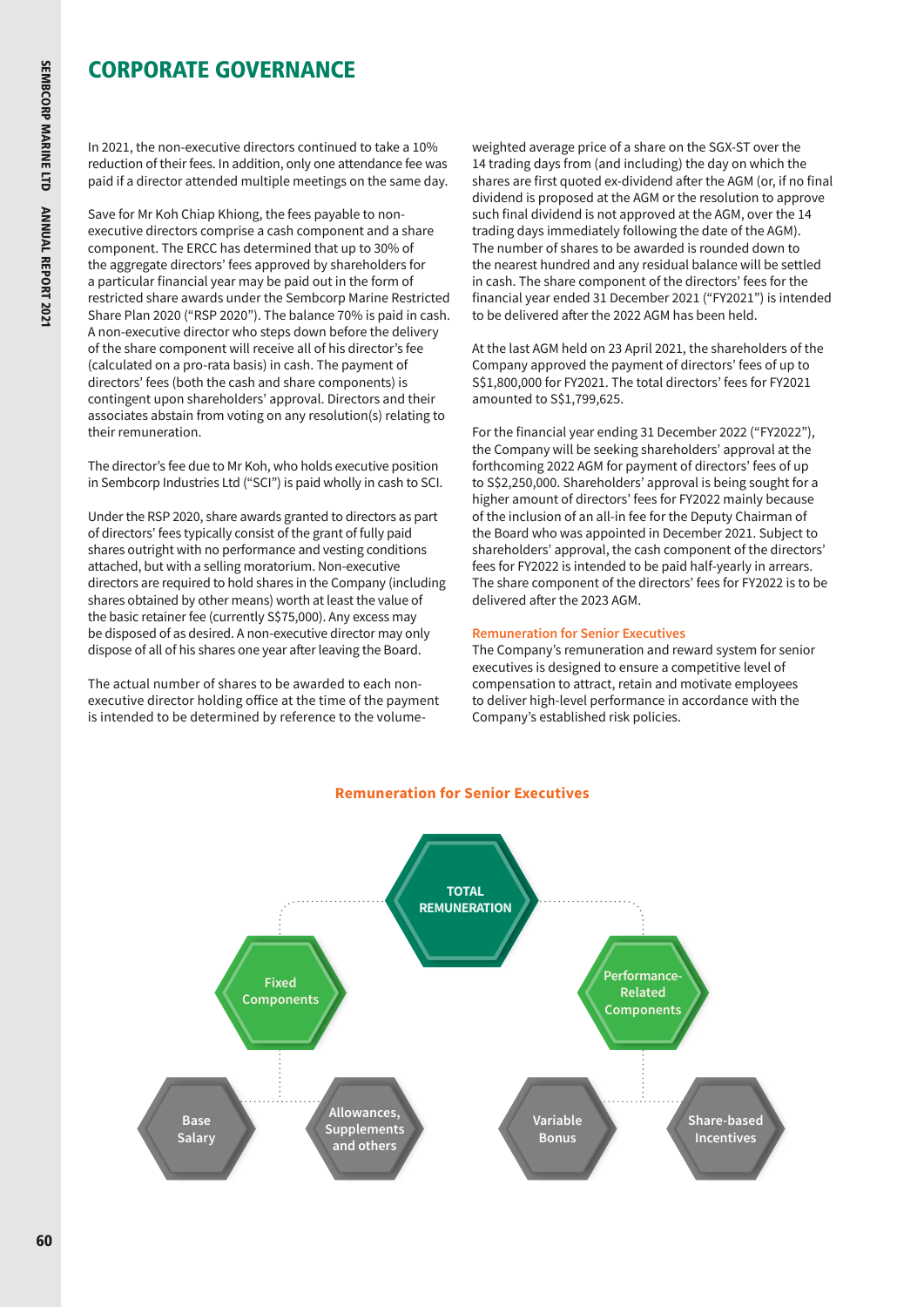The remuneration of the senior executives comprises three primary components:

### **Fixed Remuneration**

Fixed remuneration includes annual basic salary, and where applicable, fixed allowances, an annual wage supplement and other emoluments. Base salaries of senior executives are determined by the scope, criticality and complexity of each role, equity against peers with similar responsibilities, experience and competencies and individual performance relative to market competitiveness of roles with similar responsibilities.

#### **Annual Variable Bonuses**

The annual variable bonus is intended to recognise the performance and contributions of the individual, while driving the achievement of key business results for the Company. The annual variable bonus includes two components. The first is linked to the achievement of pre-agreed financial and nonfinancial performance targets, while the second is linked to the creation of economic value added ("EVA").

The EVA-linked bonus component is held in a "bonus bank". Typically, one-third of the balance in the bonus bank is paid out in cash each year, while the balance two-thirds are carried forward to the following year. Such carried-forward balances of the bonus bank may either be reduced or increased in future, based on the yearly EVA performance of the Group. There are provisions in the EVA incentive plan to allow for forfeiture of the outstanding balances in the bonus bank in exceptional circumstances of mis-statement of financial results or misconduct resulting in financial loss to the Company.

#### **Share-based Incentives**

Through the share-based incentives, the Company motivates senior executives to continue striving for the Group's longterm shareholder value. In addition, the share-based incentive plans aim to align the interests of participants with the interests of shareholders, so as to improve performance and achieve sustainable growth for the Company.

#### **DISCLOSURE OF REMUNERATION**

#### **Principle 8**

**The company is transparent on its remuneration policies, level and mix of remuneration, the procedure for setting remuneration, and the relationships between remuneration, performance and value creation.**

Information regarding the remuneration of each director (including the President & CEO) is set out on page 199 of the Annual Report 2021.

#### **Key Management Personnel**

The remuneration of the key management personnel comprises two primary components: fixed components and performance-related components.

The President & CEO, as an executive director, does not receive directors' fees and is remunerated as part of senior management. As a lead member of senior management, his compensation consists of his salary, allowances, bonuses and share-based incentives conditional upon meeting certain performance targets. Details on the share-based incentives and performance targets are available on pages 82 to 87 and page 199 of the Annual Report 2021.

The Company's top five key management personnel are as follows:

- Group Finance Director
- Head of Operations
- Head of Rigs & Floaters
- Chief Human Resource Officer
- Chief Risk Officer

The FY2021 aggregate remuneration of the above-mentioned executives, comprising cash and benefits received, is stated on page 199 of the Annual Report 2021.

In 2021, the Group continued to implement salary reductions in Singapore and its overseas companies. The President & CEO continued to volunteer a 50% pay cut, while senior management continued to take a 15% salary reduction. Middle management and the rest of the employees continued to take a 10% and 5% cut respectively. Those earning less than S\$1,800 per month did not have any salary reduction. The salaries of all employees, save for the President & CEO, were reinstated from July 2021 onwards.

Share-based incentives were suspended for 2021.

Overall in 2021, the aggregate remuneration paid to the President & CEO and the top five key management personnel was 14% lower on a year-on-year basis.

No employee of the Group whose remuneration exceeded S\$100,000 during FY2021 is a substantial shareholder of the Company or an immediate family member of either a director, the President & CEO or a substantial shareholder of the Company.

#### **RISK MANAGEMENT AND INTERNAL CONTROLS**

# **Principle 9 The Board is responsible for the governance of risk and ensures that Management maintains a sound system of**

**risk management and internal controls, to safeguard the interests of the company and its shareholders.**

#### The Company has in place a sound system of risk

management and internal controls to safeguard shareholders' interests and the Group's assets. Oversight responsibility of risk management and internal controls is delegated by the Board to the BRC and AC respectively. Both committees work closely to ensure that the system of risk management and internal controls maintained by Management is adequate and effective.

#### **BRC Responsibilities**

The BRC comprises the following members, all of whom are independent directors:

- Mr Bob Tan Beng Hai (Chairman)
- Mr Eric Ang Teik Lim
- Mrs Gina Lee-Wan
- Mr Tan Wah Yeow

The BRC's terms of reference provide that it shall comprise at least three members, the majority of whom, including the Chairman, shall be independent. Members of the BRC are appointed by the Board on the NC's recommendations. There is at least one common member between the BRC and the AC.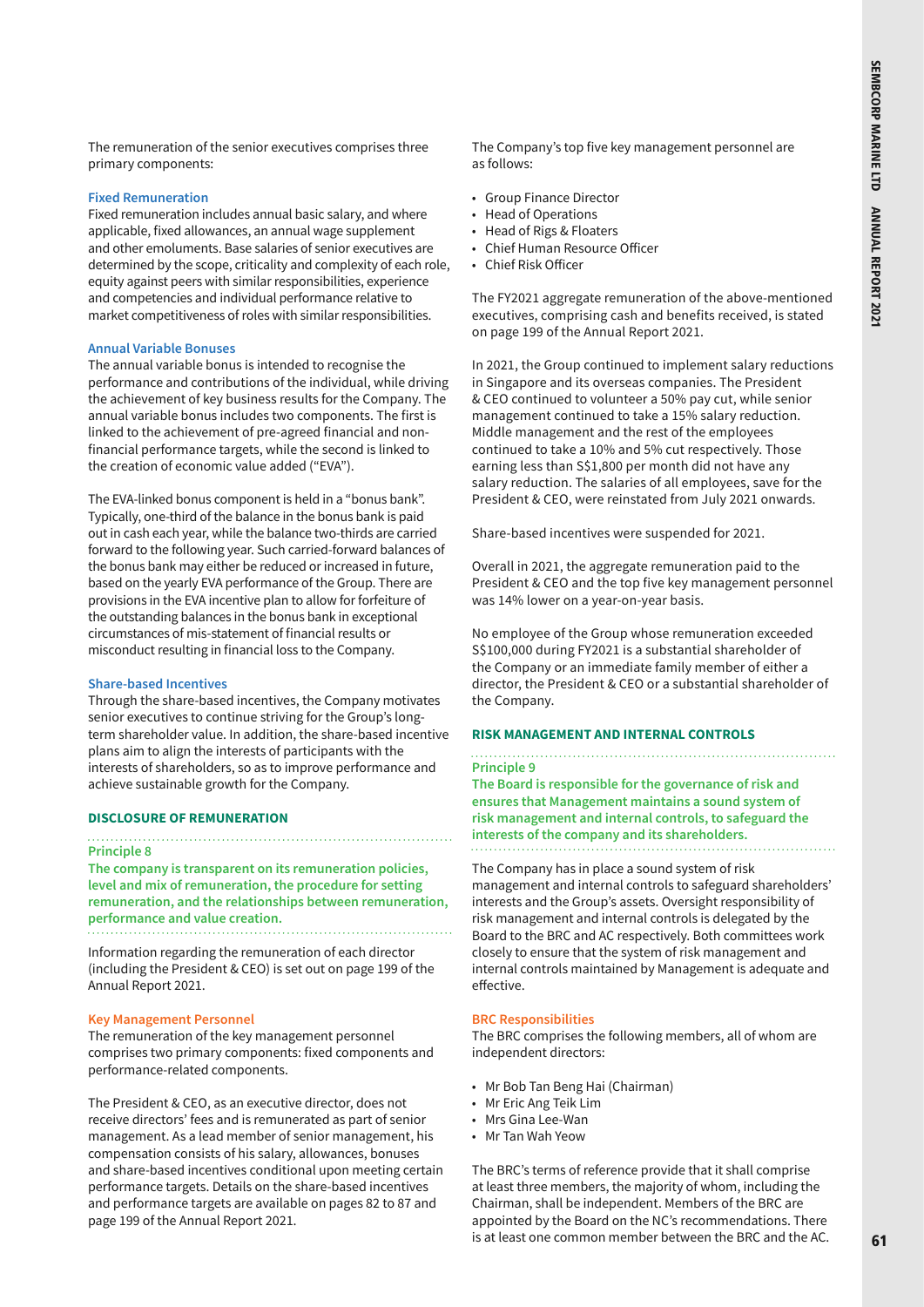Assess and ensure the adequacy and effectiveness of the Group's risk management systems, framework, policies, procedures and processes. Such review can be carried out internally and/or with the assistance of external parties

Review and endorse the Group's risk appetite and risk tolerance limits for approval by the Board and monitor their status (risks taken/accepted within set limits or otherwise, for which mitigation actions are to be provided) thereafter

**RESPONSIBILITIES OF THE BRC**

The Group has implemented an Enterprise Risk Management ("ERM") programme since 2004. The ERM programme helps the Group identify, assess and manage key risks in the challenging business environment that it operates in. Please refer to pages 70 to 75 of the Annual Report 2021 for more information on the Group's ERM programme.

The Group has put in place a Risk Governance and Assurance Framework ("RGAF") to assist the Board in forming an opinion on the adequacy and effectiveness of the system of risk management and internal controls. The RGAF takes a risk-based approach in identifying key risk areas as well as corresponding processes and controls. Assessment is done to ensure adequate and effective controls are designed to mitigate the risks.

The Group has also established a crisis management policy. The policy sets out the process by which the Board and senior management are kept informed of corporate crises in a timely manner and according to their severity. Such crises include events that have, or are expected to have, a significant financial, reputational or other impact on the Group's business and operations.

### **Assurance to the Board**

For FY2021, the Board has received assurances from:

- (a) The President & CEO and Group Finance Director that as at 31 December 2021, the financial records were properly maintained and the financial statements gave a true and fair view of the Group's operations and finances; and
- (b) The President & CEO and other responsible key management personnel regarding the adequacy and effectiveness of the Company's risk management and internal control systems.

The Board is satisfied that the financial, operational, compliance and information technology controls and its risk management system were adequate and effective as at 31 December 2021 to meet the needs of the Group in the current business environment. The AC and BRC, having performed their reviews, concurred with the Board's opinion.

The opinion is supported by the following: Management's review and efforts to continuously strengthen the Group's risk-mitigating measures and internal controls; reports by

Review risk reports from Management which include the Group's risk profile, major risk exposures and material risk issues as well as Management's response and actions taken to monitor and control such exposures/issues

Review the adequacy and effectiveness of the Group's risk management and non-financial internal control systems, including operational, compliance and information technology controls

the Internal Audit and Group Risk Management departments; statutory audits conducted by the external auditors; and documentation of the RGAF.

Internal controls, because of their inherent limitations, can provide only reasonable but not absolute assurance regarding the achievement of their intended control objectives. In this regard, the Board is satisfied that if significant internal control failures or weaknesses were to arise, necessary actions would be swiftly taken to remedy them.

# **AUDIT COMMITTEE**

#### **Principle 10 The Board has an Audit Committee which discharges its duties objectively.** . . . . . . . . . . . .

The AC is empowered and functions in accordance with the provisions of Section 201B of the Companies Act, the Listing Manual and the Code. The AC has the authority to investigate any activity within its terms of reference. It has full access to and co-operation of Management, and full discretion to invite any director or executive officer to attend its meetings.

### **AC Appointments**

The AC comprises the following directors, three of whom (including the AC Chairman) are independent directors and all of whom are non-executive directors:

- Mr Tan Wah Yeow (Chairman)
- Mr Patrick Daniel
- Mr William Tan Seng Koon
- Mr Koh Chiap Khiong

The AC currently does not comprise former partners or directors of the Company's existing auditing firm or auditing corporation who (a) ceased to be a partner or director for a prior period of less than two years; and in any case (b) have any financial interest in the auditing firm or auditing corporation.

The Board is of the view that the members of the AC (including the AC Chairman) collectively have the necessary accounting and related financial management expertise and experience to discharge their responsibilities. Management, external auditors and internal auditors update the AC as and when there are changes to the accounting standards and issues which have a direct impact on financial statements.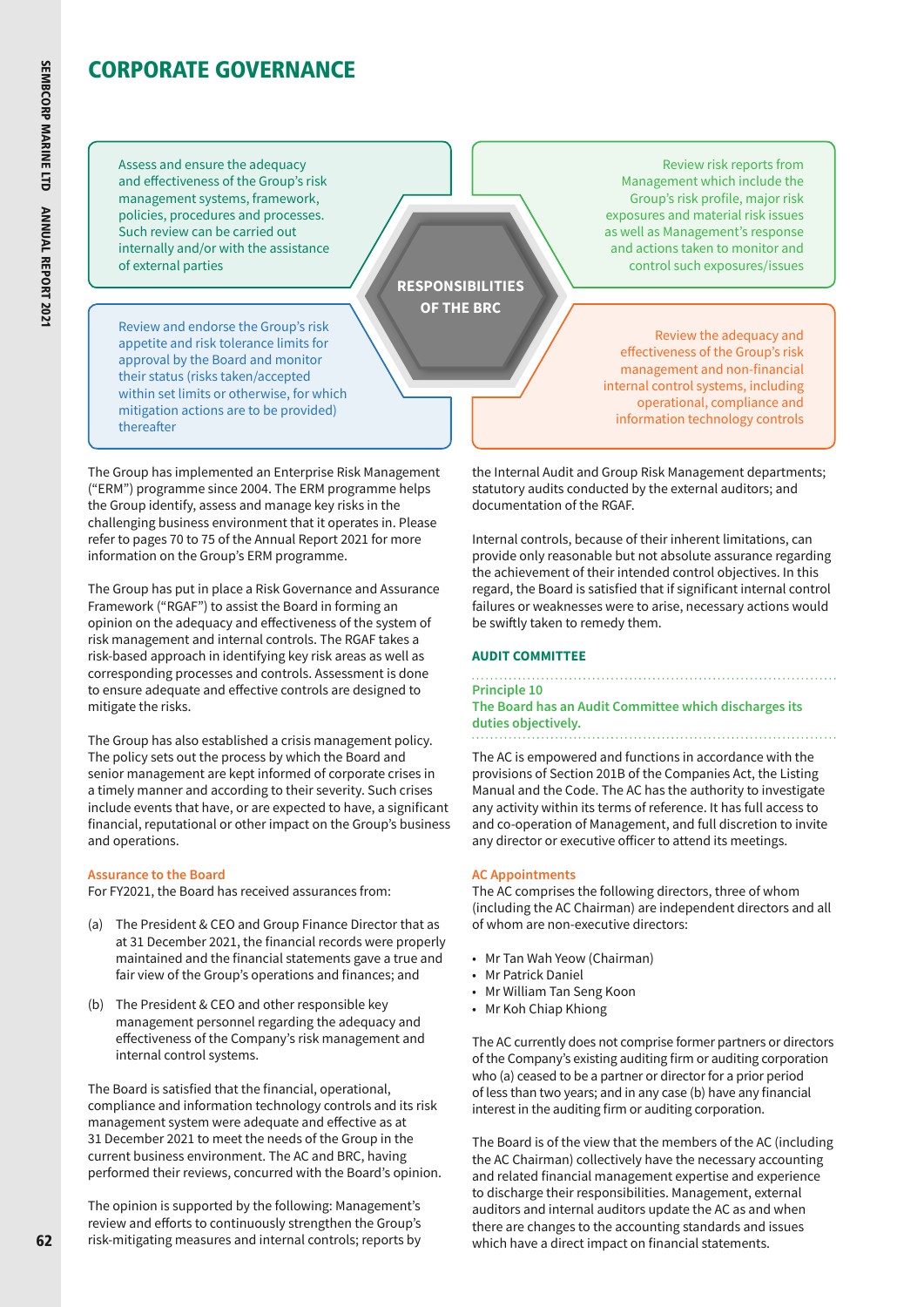### **AC Responsibilities**

The key responsibilities of the AC include:

| <b>Financial Reporting</b>                                                                                                                                                                                                                                                                                                                                                                                                                                                                                                                                                                                                                                                                                                                                                                                                                                                    | <b>Internal Controls</b>                                                                                                                                                                                                                                                                                                                                                                                                                                                                                                                                                                                                                                                                                                                                                                                                                                                                                                                                                                                                     | <b>Internal Audit</b>                                                                                                                                                                                                                                                                                                                                                                                                                                                                                                                                                                                                                                                                                                                                                                                                                                                                  |
|-------------------------------------------------------------------------------------------------------------------------------------------------------------------------------------------------------------------------------------------------------------------------------------------------------------------------------------------------------------------------------------------------------------------------------------------------------------------------------------------------------------------------------------------------------------------------------------------------------------------------------------------------------------------------------------------------------------------------------------------------------------------------------------------------------------------------------------------------------------------------------|------------------------------------------------------------------------------------------------------------------------------------------------------------------------------------------------------------------------------------------------------------------------------------------------------------------------------------------------------------------------------------------------------------------------------------------------------------------------------------------------------------------------------------------------------------------------------------------------------------------------------------------------------------------------------------------------------------------------------------------------------------------------------------------------------------------------------------------------------------------------------------------------------------------------------------------------------------------------------------------------------------------------------|----------------------------------------------------------------------------------------------------------------------------------------------------------------------------------------------------------------------------------------------------------------------------------------------------------------------------------------------------------------------------------------------------------------------------------------------------------------------------------------------------------------------------------------------------------------------------------------------------------------------------------------------------------------------------------------------------------------------------------------------------------------------------------------------------------------------------------------------------------------------------------------|
| • Review significant financial reporting<br>issues and judgments so as to<br>ensure the integrity of the Group's<br>consolidated financial statements<br>• Review the Group's consolidated<br>financial statements and any related<br>announcements<br>• Assess and challenge, where<br>necessary, the accuracy,<br>completeness and consistency of the<br>consolidated financial statements<br>(both final and interim), before<br>they are submitted to the Board for<br>approval<br>• Review the assurance certificate<br>jointly provided by the President<br>& CEO and Group Finance Director<br>that the financial records have<br>been properly maintained, the<br>financial statements give a true<br>and fair view of the Group's<br>operations and finances, and that<br>the Group's internal controls and risk<br>management systems are adequate<br>and effective | • Review with the external and internal<br>auditors the adequacy of the Group's<br>internal control systems in relation<br>to significant internal control issues<br>which are likely to have a material<br>impact on the Group's operating<br>results and/or financial position<br>• Review the representation and<br>opinion of Management on internal<br>controls, and the results of work<br>performed by the internal and<br>external auditors<br>• Review and make amendments,<br>when necessary, to the<br>Whistleblowing Policy and Procedure<br>adopted by the Company to address<br>possible improprieties in financial<br>reporting or other matters<br>• Commission and review the findings<br>of investigations into matters where<br>there is any failure of internal<br>controls which has or is likely to have<br>a material impact on the Group's<br>operating results and/or financial<br>position, and also into matters where<br>there is any suspected fraud or<br>irregularity, or infringement of any | • Review and approve the Internal<br>Audit Charter and related policies<br>Review and approve the audit plans<br>$\bullet$<br>Review and approve the Head<br>$\bullet$<br>of Internal Audit's appointment,<br>performance and remuneration<br>Review the adequacy of staffing and<br>$\bullet$<br>qualification levels of the internal<br>audit function<br>Review the report on interested<br>$\bullet$<br>person transactions ("IPTs") prepared<br>by the internal audit department<br>Meet internal auditors at least once a<br>$\bullet$<br>year in the absence of Management<br>to review the assistance given by<br>the Group's officers to the internal<br>audit function and to determine that<br>no restrictions have been placed on<br>them by Management<br>Review, at least annually, the<br>independence, adequacy and<br>effectiveness of the internal audit<br>function |

- Review the audit plans of the external auditors
- Review the statutory audit report prepared by the external auditors on the Group's full year consolidated financial statements and other reports relating to internal controls and Management's response and actions on any noted weaknesses
- Review and assess annually that the external auditors' independence and objectivity are not impaired
- Review and approve (prior to engagement) the non-audit services provided by the external auditors, and provide a confirmation in the Group's annual report that it has undertaken a review of these non-audit services and that such services, if any, have not affected the independence of the external auditors

law, rule and regulation

- Recommend the appointment or reappointment of the external auditors and their audit fees to the Board
- Meet the external auditors at least once a year in the absence of Management to review the assistance given by the Group's officers to the external auditors, to determine that no restrictions have been placed on them by Management

# **External Audit Interested Person Transactions**

• Review and approve, if so required, IPTs in accordance with the requirements of the Listing Manual and the IPT Mandate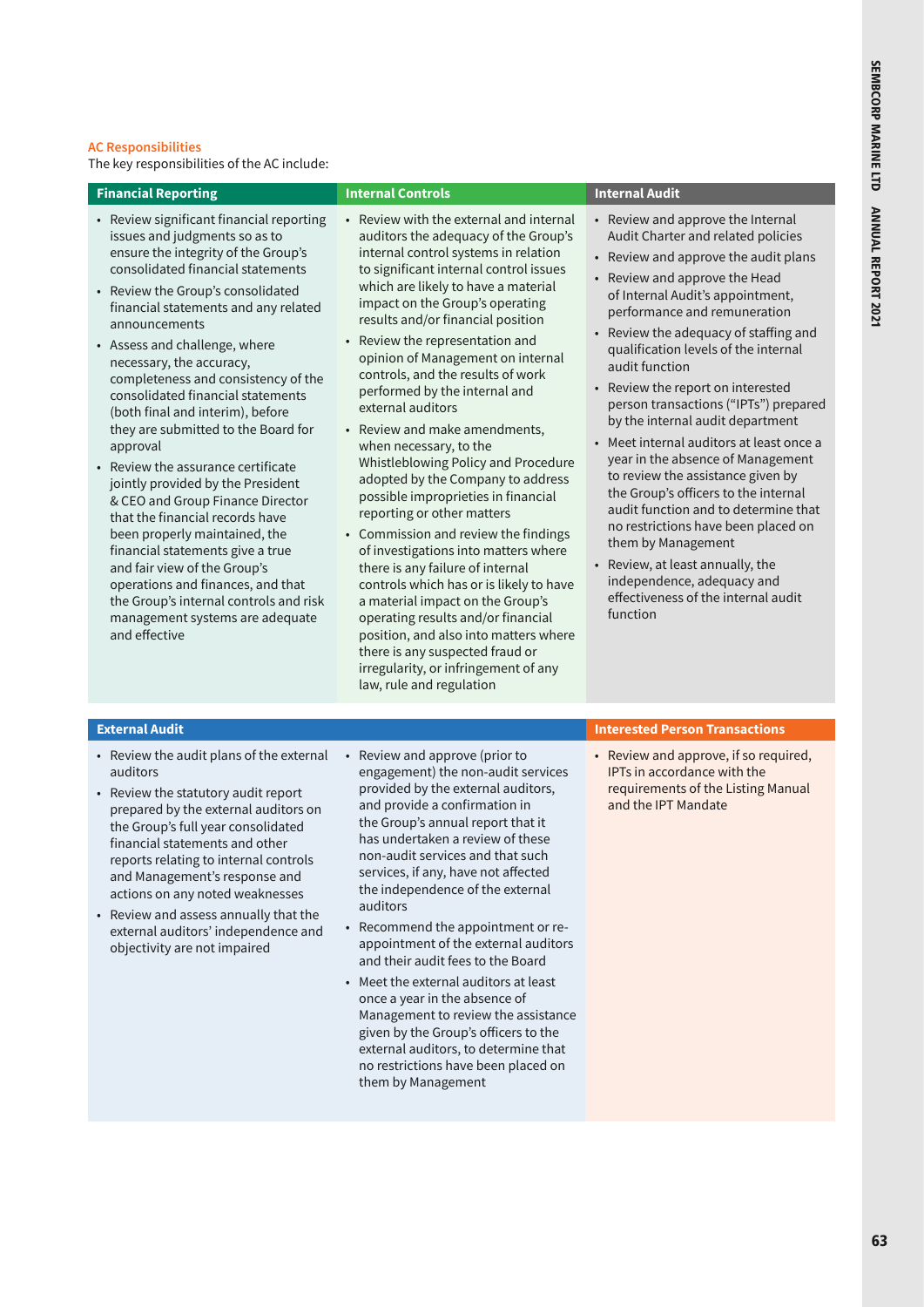#### **AC Procedures**

During the year under review, the AC carried out its duties in accordance with its terms of reference. The AC met every quarter to review the financial statements, assess the relevance and consistency of the accounting principles adopted and examine the significant financial reporting issues and judgments, so as to obtain reasonable assurance as to the integrity and fairness of the financial statements. The AC Chairman reported all significant financial matters relating to the Group at every quarterly Board meeting.

The AC, through its quarterly meetings, reviewed and assessed the adequacy and effectiveness of internal control and risk management systems, based on updates by Management, internal auditors and external auditors on the Group's risk mitigation measures and internal controls.

The Company has complied with Rules 712 and 715 of the Listing Manual in relation to the appointments of auditing firms.

During the year under review, the AC reviewed all the nonaudit services provided to the Group by KPMG LLP ("KPMG"), the Company's external auditors. The AC is satisfied that the independence of KPMG has not been impaired by the provision of these services. A breakdown of the fees for audit and non-audit services paid to KPMG for FY2021 can be found on page 154 of the Annual Report 2021.

The AC discussed key audit matters for FY2021 with Management and the external auditors. The AC concurred with the basis and conclusions included in the independent auditors' report with respect to the key audit matters. For more information on the key audit matters, please refer to pages 89 to 95 of the Annual Report 2021.

In the year under review, the AC met two times with the external auditors and two times with the internal auditors without the presence of Management.

The Group has an Internal Audit department ("IAD") that provides independent assurance to the AC on the adequacy and effectiveness of risk management systems and internal controls. The Group's Head of Internal Audit ("HIA") reports functionally to the AC and administratively to the President & CEO. The AC decides on the appointment, termination and remuneration of the HIA.

The IAD comprises professionals with relevant qualifications and experience. The AC reviews the training and development opportunities provided to the IAD to ensure technical knowledge and skill sets remain current and relevant. The HIA has unfettered access to the AC and all of the Company's documents, records, properties and personnel, and has appropriate standing within the Company.

In line with leading practices, the IAD adopts the International Standards for the Professional Practice of Internal Auditing ("ISPPIA") set out by the Institute of Internal Auditors ("IIA"), and all staff members are expected to observe, apply and uphold IIA Code of Ethics at all times.

The IAD adopted a risk-based approach to develop an annual audit plan with a focus on key risks which was reviewed and approved by the AC. The reviews performed by the IAD are aimed at assisting the Board in promoting sound risk management, robust internal controls and good corporate governance, by assessing the design and operating effectiveness of controls that govern key business processes and risks identified in the Group's overall risk framework. Internal audit reports are reviewed and discussed at AC meetings.

The AC is satisfied that the IAD is independent and effective and that the IAD has adequate resources and appropriate standing to discharge its function effectively.

### **Whistleblowing Policy**

The Group has put in place a whistleblowing policy. This policy establishes various reporting channels through which concerns can be raised in confidence about possible improprieties in financial reporting or other matters such as suspected fraud, corruption, unethical practices or matters which may cause financial loss to the Group or damage the Group's reputation.

The AC oversees the Group's whistleblowing policy and has designated IAD to investigate whistleblowing reports made in good faith. All reasonable steps will be taken to protect the confidentiality and identity of every whistleblower, subject to legal or regulatory requirements. Whistleblowers who act in good faith will not be subject to any detrimental or unfair treatment. Any reprisal suffered shall be received, reviewed and investigated in the same manner as a whistleblowing report. The AC oversees the outcomes of independent investigations and ensures remedial actions are appropriate.

The whistleblowing policy is covered in the staff orientation programme on an ongoing basis.

# **SHAREHOLDER RIGHTS AND ENGAGEMENTS Shareholder Rights and Conduct of General Meetings**

**Principle 11**

**The company treats all shareholders fairly and equitably in order to enable them to exercise shareholders' rights and have the opportunity to communicate their views on matters affecting the company. The company gives shareholders a balanced and understandable assessment of its performance, position and prospects.**

### **Disclosure Policy**

The Company is committed to disclose to shareholders, analysts and other stakeholders, via the SGXNet and the Group's corporate website, accurate and timely information that is material or which may influence the price of Sembcorp Marine's shares. The Company believes this practice is central to good corporate governance and enables shareholders to make informed decisions regarding their investments in Sembcorp Marine.

The results announcements provide information on the Company's financial and operational performance as a whole as well as by business segments. This allows shareholders to gain better insight into the drivers of the Group's earnings.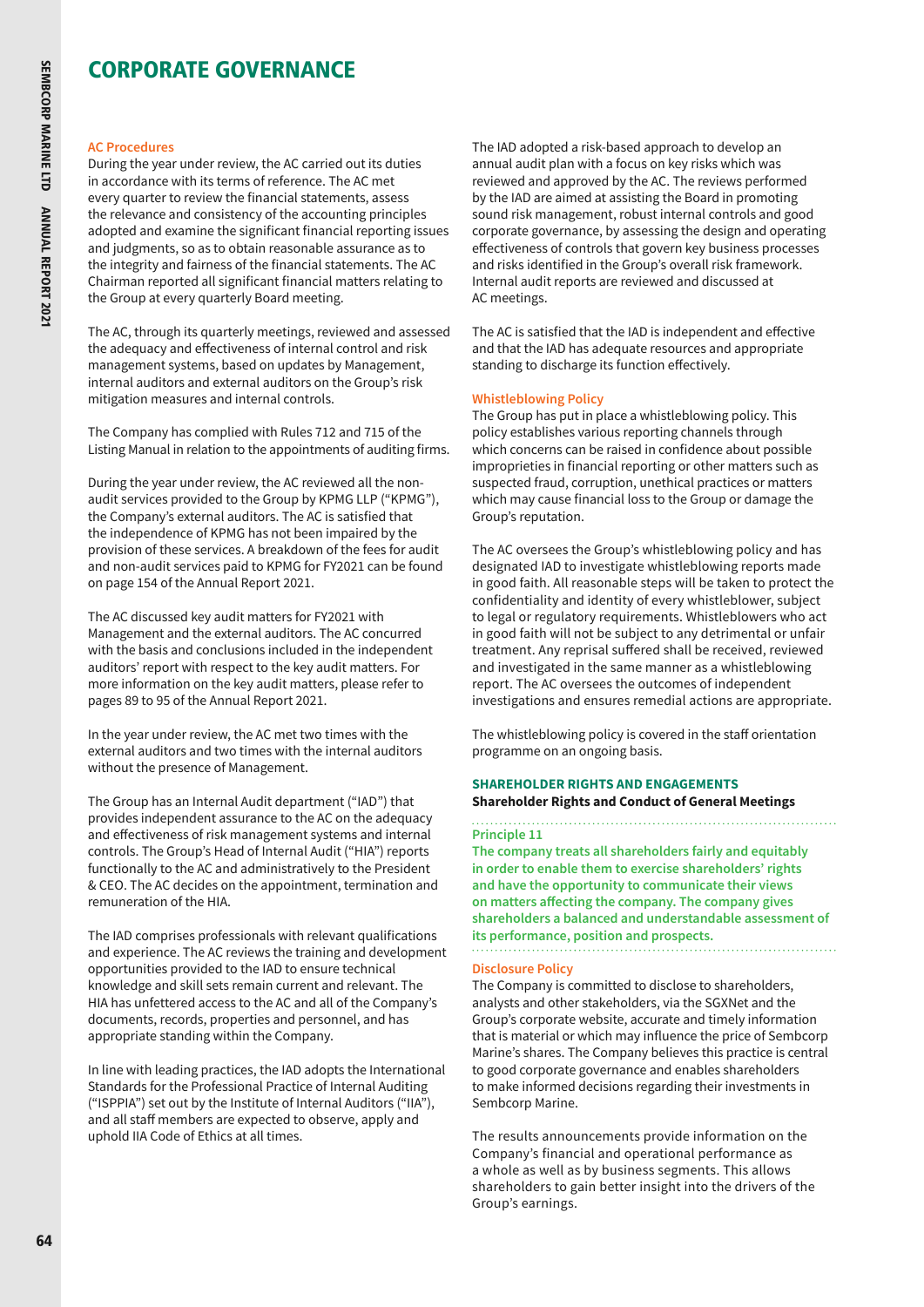The earnings results are first released via SGXNet and posted on the websites of SGX-ST and Sembcorp Marine (www. sembmarine.com). Management then holds a briefing to address media and analyst queries on its full-year and halfyearly financial results.

In the spirit of upholding investors' confidence in the fairness and integrity of the securities markets, the Company does not practise selective disclosure of price-sensitive information.

#### **Annual General Meetings**

The Company invites and encourages all registered shareholders to participate in the Company's general meetings.

Each shareholder receives a notice of meeting which is also advertised in The Business Times as well as posted on the websites of SGX-ST and Sembcorp Marine. In 2021, due to COVID-19, the notice of meeting was sent to shareholders by electronic means via publication on the websites of Sembcorp Marine and SGX-ST.

Under the multiple proxy regime, 'relevant intermediaries', such as banks and nominee companies which provide custodial services for securities and the Central Provident Fund Board, are allowed to appoint more than two proxies to participate in and vote at shareholders' meetings. This enables indirect investors, including CPF investors, to be appointed as proxies to participate in shareholders' meetings.

The Company ensures that separate resolutions are proposed for substantially separate issues at general meetings.

The Board is cognizant of its responsibilities and stewardship to all shareholders. Together with the Board, the Group Finance Director, Company Secretaries and members of senior management are in attendance at all shareholders' meetings to permit direct engagements and communications with the shareholders.

In 2021, the Company held its AGM online pursuant to the COVID-19 (Temporary Measures)(Alternative Arrangements for Meetings for Companies, Variable Capital Companies, Business Trusts, Unit Trusts and Debenture Holders) Order 2020 (the "Order"). All directors, the Group Finance Director, the Company Secretaries, the members of senior management and the auditors of the Company attended the AGM either in person or online. Shareholders were requested to send their questions or queries to the Company prior to the AGM. The Company posted its responses to all substantial and relevant questions from shareholders on its website and SGXNet prior to the commencement of the AGM.

Shareholders exercised their voting rights in the 2021 AGM by appointing the Chairman of the meeting to cast their votes. The total number of votes cast for or against each resolution were tallied and displayed live on-screen to shareholders during the AGM webcast. The results were also announced after the meeting via SGXNet.

The Company publishes minutes of general meetings on both SGX-ST's and the Company's websites. The minutes record substantial and relevant comments or queries from shareholders, and responses from the Board and Management.

#### **Dividends**

The Company operates in a cyclical industry. It aims to balance returns to shareholders with the need for long-term sustainable growth. Taking into account its cash position, working capital requirements, capital expenditure plans and investment opportunities, the Company strives to provide shareholders annually with a consistent and sustainable dividend.

For 2021, the Board adopted a prudent approach to conserving cash in light of the challenging business environment. As such, no interim and final dividends have been declared for FY2021.

#### **ENGAGEMENT WITH SHAREHOLDERS**

#### **Principle 12**

**The company communicates regularly with its shareholders and facilitates the participation of shareholders during general meetings and other dialogues to allow shareholders to communicate their views on various matters affecting the company.**

General meetings are the principal forum for dialogue with shareholders, who may raise questions or share their views regarding the proposed resolutions and the Company's business and affairs, prior to or during the events.

The Company has in place a comprehensive investor relations policy and programme which allow for ongoing exchange of views to actively engage and promote regular, effective and fair communication with investors and shareholders.

Investor Relations and Corporate Communications personnel are available by email or telephone to answer questions from shareholders, the media and analysts. Due care is exercised in the provision of responses with emphasis on compliance to SGX-ST's rules on fair disclosure.

Apart from attending Singapore conferences, conducting regular meetings, email communications and teleconferences with investors and analysts, the Group Finance Director, and the Head of Investor Relations also participate in overseas road shows and conferences to reach out to foreign institutional investors. Despite the restrictions on overseas travel in 2021 due to COVID-19, the Group continued to actively engage the global investment community through teleconferences, web meetings and virtual forums. More information on the Company's investor relations activities can be found on pages 48 to 51 of the Annual Report 2021.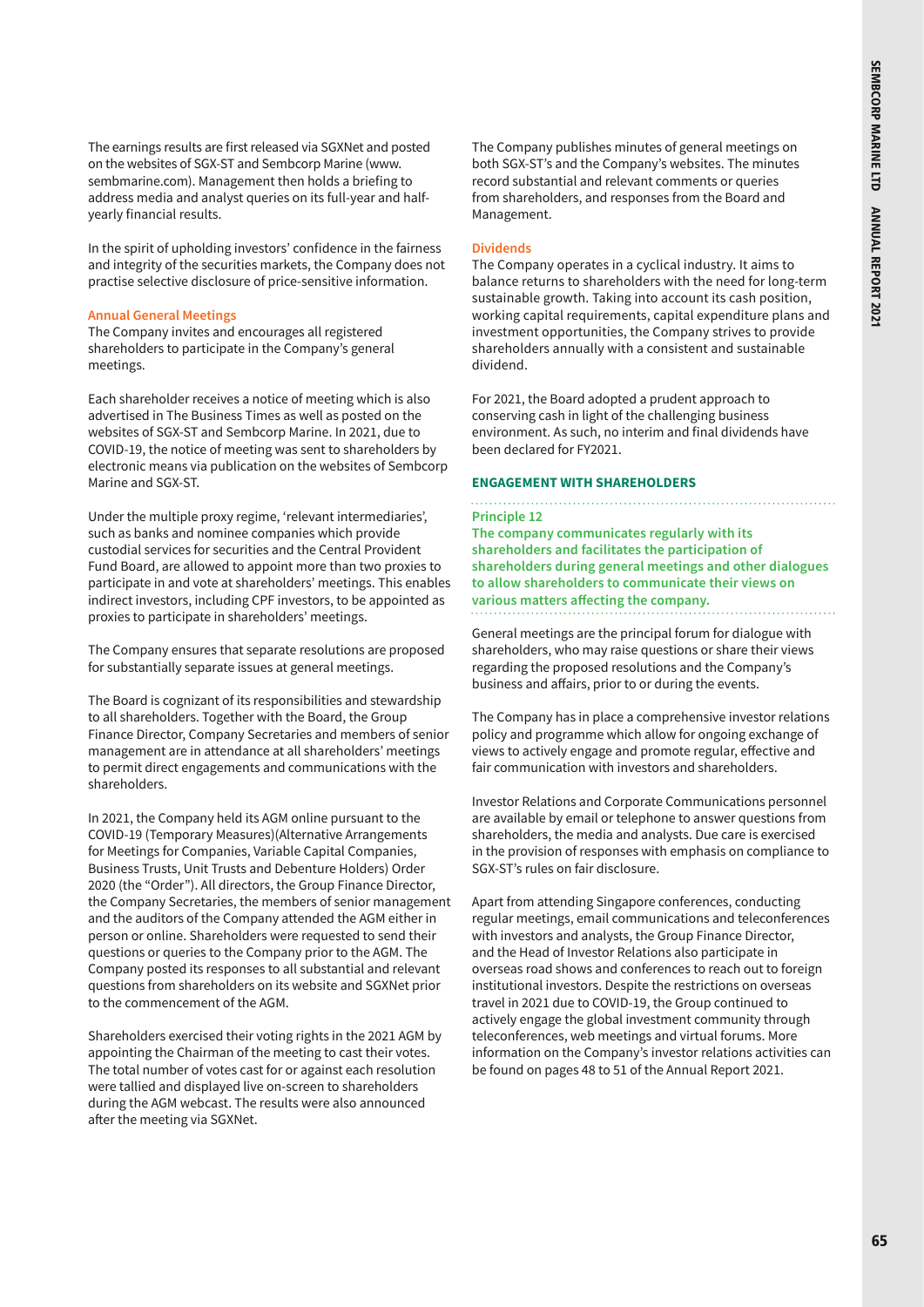#### **MANAGING STAKEHOLDERS RELATIONSHIPS Engagement With Stakeholders**

#### **Principle 13**

**The Board adopts an inclusive approach by considering and balancing the needs and interests of material stakeholders, as part of its overall responsibility to ensure that the best interests of the company are served.** 

Sembcorp Marine is committed to creating long-term value for stakeholders. The Group has in place established processes, policies and guidelines for proactive identification and engagement of stakeholders. The Company actively reaches out through diverse platforms and communication channels to build strong relationships with internal and external stakeholders across its global operations.

More details can be found in the Sustainability (Stakeholders Engagement) section of Sembcorp Marine's corporate website, the Sembcorp Marine Sustainability Report 2021, and pages 78 to 79 of the Annual Report 2021.

# **DEALINGS IN SECURITIES**

The Company has in place a policy which prohibits dealings in the Company's securities during the blackout period by: its directors; members of the Senior Management Committee; and employees who are in possession of non-public price sensitive information in relation to the Group (collectively the "Officers"). This blackout period commences: (a) two weeks before the announcement of the Company's financial statements for each of the first three quarters of its financial year, and one month before the announcement of the Company's full-year financial statements (if the Company announces its quarterly financial statements); or (b) one month before the announcement of the Company's half-year and fullyear financial statements (if the Company does not announce its quarterly financial statements).

The policy also provides that any of the Officers who are privy to any material unpublished price-sensitive information should not trade in Sembcorp Marine securities until the information is appropriately disseminated to the market, regardless of whether or not it is during the blackout period.

The policy also discourages trading on short-term considerations. In advance of each blackout period, Corporate Secretariat sends notices on the policy requirements to the Officers and reminds them of their obligations under the insider trading laws.

### **INTERESTED PERSON TRANSACTIONS**

Shareholders have approved the renewal of a general mandate for IPTs at the AGM on 23 April 2021. The mandate sets out the levels and procedures for obtaining approval for each type of IPTs covered under the mandate. Information regarding the mandate can be found on the Company's website at [www.sembmarine.com.](http://www.sembmarine.com)

All commercial units are required to be familiar with the IPT mandate and report any such transactions to their respective finance departments. The Group Finance department consolidates the IPTs and keeps a register of the Company's IPTs.

The IAD regularly reviews the IPTs entered into by the Group to verify the accuracy and completeness of the IPT disclosure and to determine whether the IPT reporting requirements under the SGX-ST listing rules have been adhered to. The report is submitted to the AC for review.

Detailed information on IPTs for FY2021 is found on page 200 of the Annual Report 2021.

### **MATERIAL CONTRACTS**

Save as disclosed in the IPTs listed on page 200 and the related party transactions disclosed on page 161, no other material contracts involving the interests of any director or controlling shareholder had been entered into by the Company or any of its subsidiaries and no such contracts subsisted as at 31 December 2021.